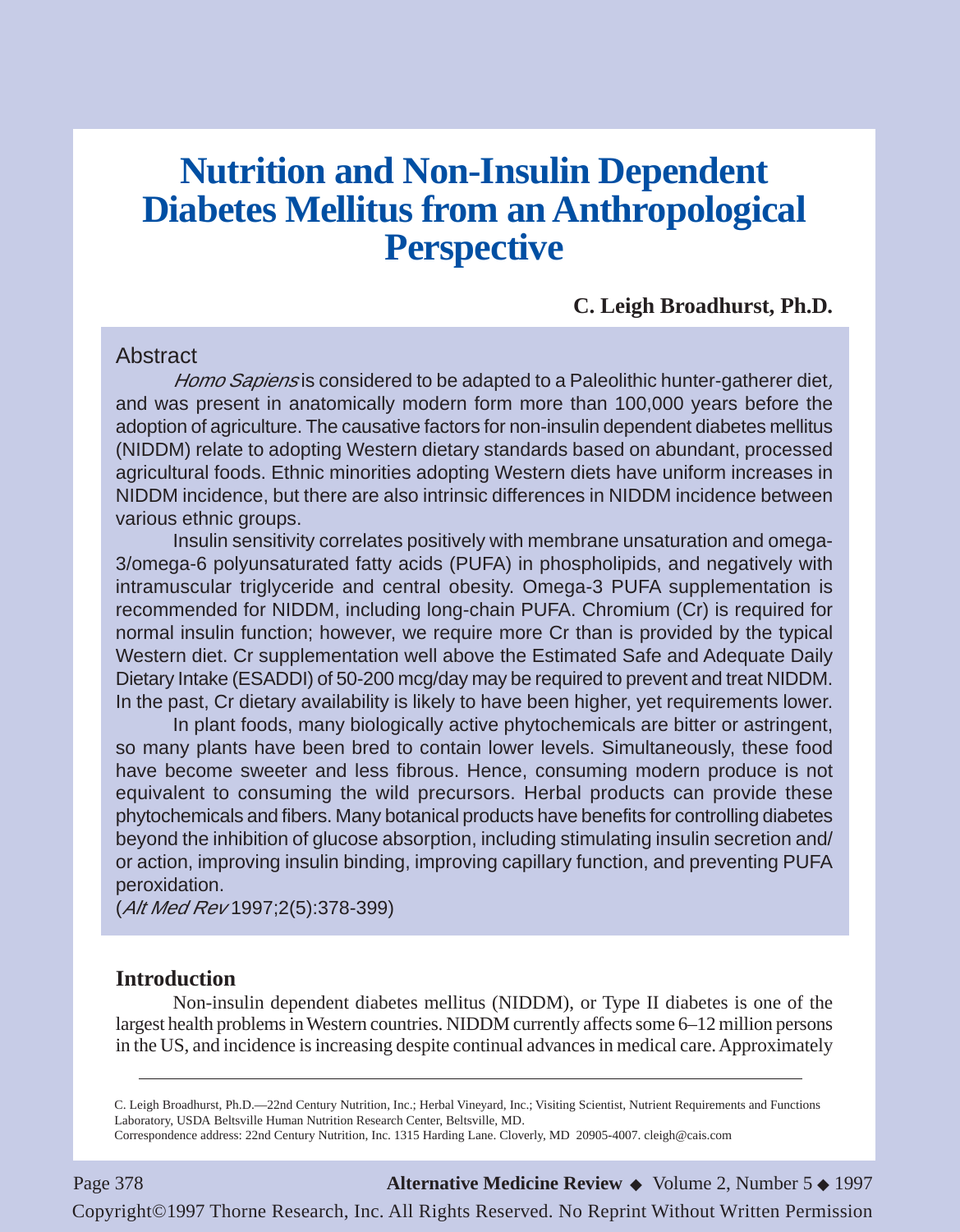95% of diabetics are Type II, presenting with symptoms well into adulthood. While there is some genetic propensity for development of NIDDM, the etiology of this disease is largely nutritional. The small number of genetic factors currently identified with NIDDM are likely to be factors which are expressed by current Western diets.1-3 No genes particular to NIDDM have thus far been identified, but there are combinations of candidate genes which may confer a susceptibility toward glucose intolerance and insulin resistance.<sup>4</sup> However, these various genetic factors may not have led to NIDDM in the past or under other circumstances. It is crucial to understand that unlike Type I (insulin-dependent diabetes), NIDDM is almost entirely both caused and prevented by nutritional choices, thus it is amenable to holistic alternative medical treatment.

The incidence of diabetes in seven U.S. ethnic minorities (for which there are data) is much higher than the incidence in their respective countries of origin.<sup>5</sup> This indicates when these groups adopt Western eating and lifestyle practices, the incidence of NIDDM increases uniformly. This same epidemiological trend has long been recognized for cardiovascular disease and colon cancer.<sup>6-9</sup>

The U.S. diet provides the highest amount of calories for the lowest cost worldwide.<sup>9</sup> It also has the highest availability of large-scale agricultural commodities, and refined and processed food products. The U.S. diet is becoming popular around the world, but is also the diet farthest removed from that which *Homo sapiens* is considered to have evolved eating.  $9-12$  Broadhurst<sup>13</sup> proposed the following list, namely that the major causative factors for NIDDM, while exacerbated by aging, can all be related to a modern agriculturalprocessed food based diet:

1. Obesity and overfatness: In particular, simultaneously increasing lean body mass with resistance training while decreasing body

fat provides significant improvement in glycemic control.

2. Carbohydrate (especially in refined and processed forms) and fat overnutrition.

3. Lack of polyunsaturated fatty acids (PUFA) in plasma membranes and unbalanced triglyceride intake.

4. Chromium deficiency.

5. Lack of soluble fiber and relevant beneficial phytochemicals.

Factors 1 and 2 have long been known and researched, and will not be reviewed here. Many of the included references provide extensive information on these factors. Obesity is the single largest cause of NIDDM, and overnutrition is the single largest cause of obesity.14-17 Physical activity is known to improve both glucose tolerance and overfatness.15,18,19 The benefits of diets based on unrefined whole foods versus refined foods have also been documented.14,20,21 Factors 3-5 are not only independently significant but also synergistic, yet discussion of them is often lacking in protocols for diabetes management. Hence, they are the focus of this paper.

# **Paleolithic Requirements Define Our Nutritional Needs**

A concept of overriding importance in human nutrition is that we still have the metabolisms and physiologies of Paleolithic hunter-gatherers. Based on the relatively slow pace of skeletal morphologic changes required to define a hominid genus, $2^{2.25}$  our fundamental nutritional needs have probably changed little since the rise of our genus 2-2.5 million years ago. At a minimum, we are obliged to recognize our nutritional requirements cannot have changed significantly since the rise of our species *Homo sapiens* in Africa between 100,000 and 300,000 years ago.24-28 Extensive discussion of this subject is beyond the present scope, but reviews of the role of nutrition in human evolution can be found in refs. 9 and 29-31.

**Alternative Medicine Review ◆** Volume 2, Number 5 ◆ 1997 Page 379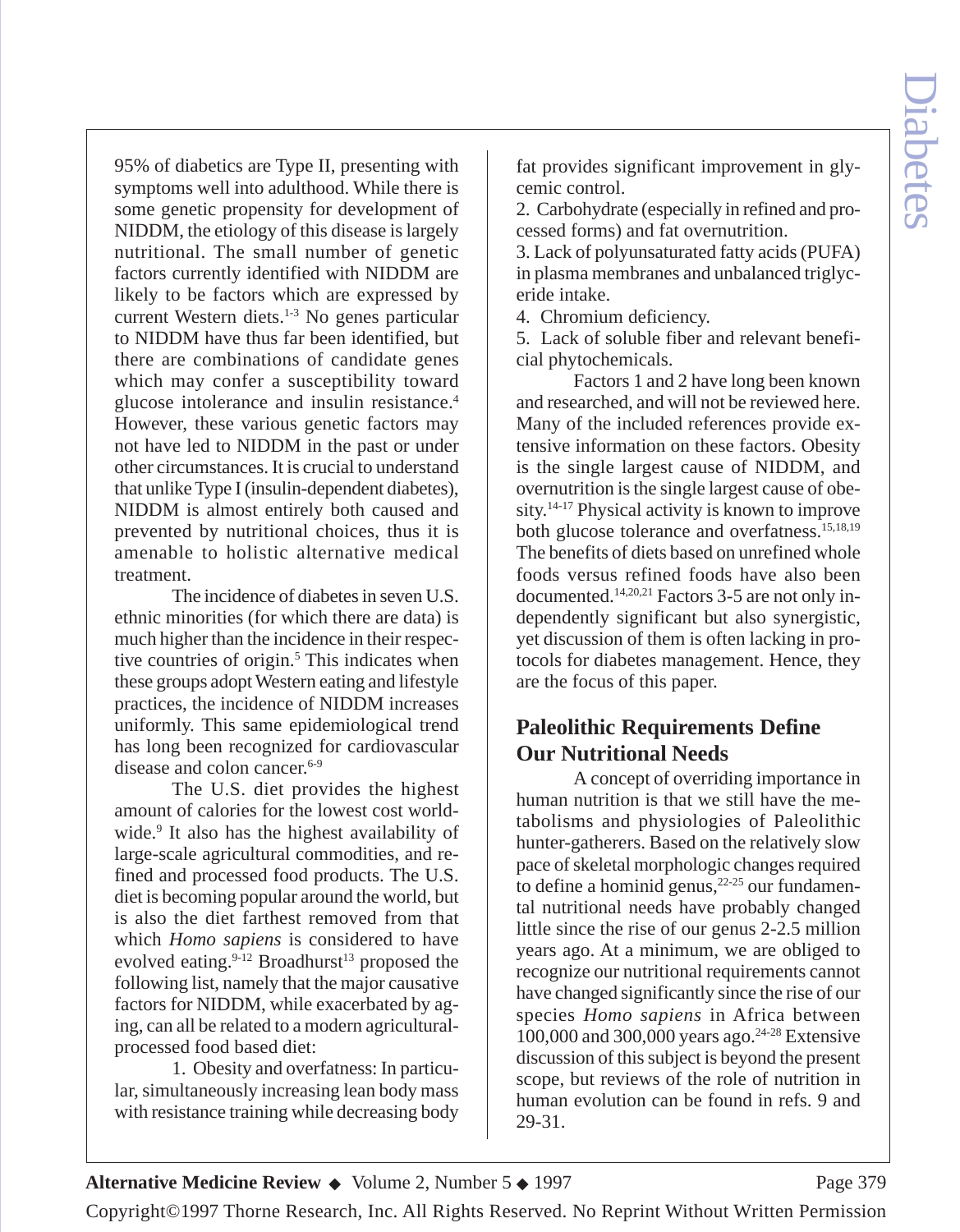

**Figure 1.** Long chain fatty acid pathways in mammals.

ln-9). Linoleic acid (LA, 18:2n-6) and a-linolenic acid (LNA, 18:3n-3) are the main precursors to the polyunsaturates (n-3 and n-6 PUFA series). Note also that the 16 carbon n-6 and n-3 PUFA are present in the human diet *(i.e.* selected green vegetables) and can be metabolised to 18:2n-6 and 18:3n-3. Pathways proceed through chain elongation [CE] and desaturation [D]. The final step in PUFA metabolism involves retroconversion [RC] from 24-carbon intermediates [\*] not shown. Preference by desaturase enzymes is shown by the arrowheads:

The remains of anatomically modern humans *H. sapiens*(var. sapiens or proto-Cro-Magnon) dating to prior to 100,000 years ago have been found in localities in southern Europe and the Middle East, and modern humans were widespread across Eurasia by 40,000 years ago. $26,32,33$  This is a very long time as compared to the 10,000 years since the initial adoption of agriculture, and the 50-100 years that modern processed foods have been available. For 99.8% of our time as genus *Homo* we ate exclusively wild foods.<sup>9,11,12</sup> As far as human evolution and metabolism is concerned, agriculture is a new experience — we are still in the initial stages of a grand experiment conducted on ourselves. Logic dictates we must at least consider that the profound changes in our diets since the Neolithic Revolution have a role in the origin of NIDDM.

# **Basic Composition Of Hunter-Gatherer Diets**

Archeological and ethnological studies have evaluated the composition of huntergatherer diets in both prehistoric and historic/existing populations. Preagricultural diets are/were dependent on animal protein and fat, and wild vegetation.10,11 With the rare exception of honey, they never contained concentrated carbohydrate sources such as sugar, flour, rice, and pasta. In temperate and especially

colder climates, carbohydrates were exceedingly limited. In the extreme, traditional diets of Arctic societies are virtually devoid of carbohydrate.34-37 Similarly, North American Northwest coast Indians traditionally consumed great quantities of fat because carbohydrate was limited to scarce clover roots and a short berry season.38 Tropical and subtropical environments provided consistently higher amount of fruits, honey, and starchy roots and tubers; however, fat and protein-rich nuts often provided the largest percentage of calories from plant foods $34,39$  Cereal grains were unknown, as were legumes such as soybeans and kidney beans. In some environments, legumes may have been consumed in their green state; however, dried mature beans were only occasionally utilized. Like cereal grains, mature legumes such as soybeans require commercial agricultural production, and are also totally inedible unless cooked. In addition, many wild legumes are toxic.<sup>40, 41</sup>

Page 380 **Alternative Medicine Review** ◆ Volume 2, Number 5 ◆ 1997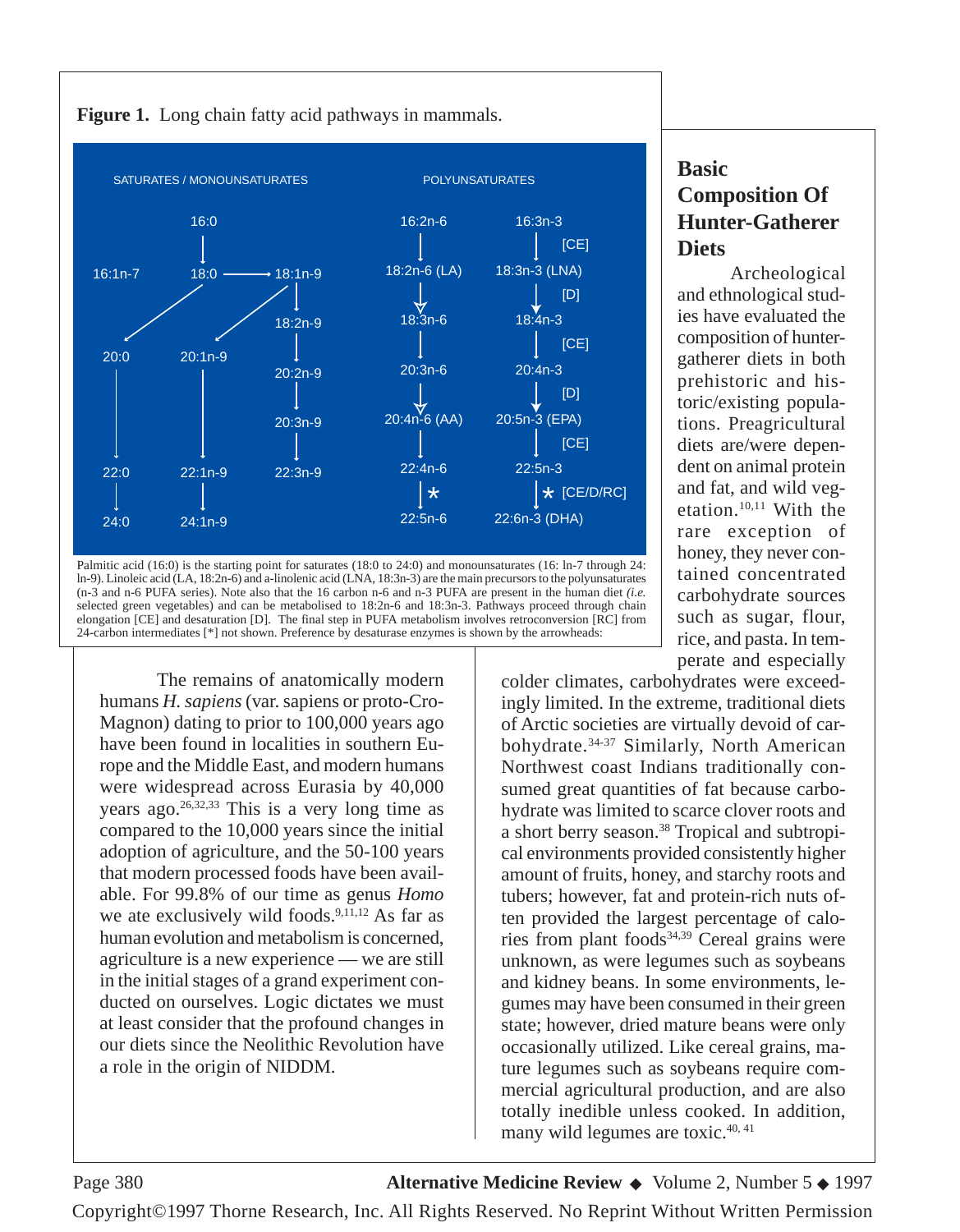Based on ethnographic observations of extant populations as well as archaeological evidence, hunter-gatherers used game, fish, shellfish, reptiles, amphibians, and insects for protein sources. On average, total dietary fat in the hunter-gatherer diet is not considered to have exceeded 30%en (less than 30% of the total caloric intake as fat); however, diets were never fat-free, and as mentioned above, some groups ate considerable fat. Cross-cultural ethnographic and historical studies have repeatedly observed that great efforts are made to seek out and consume animal protein and fat.35,42,43 In general, edible portions of wild game, fish, and shellfish contain a greater percentage of structural fat and protein and less storage fat per unit weight than does meat from livestock.44,45 Structural fat is typically more roughly balanced in polyunsaturated fatty acids (PUFA, including long-chain or LC-PUFA), mono-unsaturated fatty acids (MUFA), and saturated fatty acids (SFA) than is storage fat. $46,47$  Storage fat usually has a higher percentage of SFA, and meats with a good deal of intramuscular fat (marbling) have both higher absolute and relative amounts of SFA per unit weight than do lean meats.

# **PUFA Balance And Membrane Abnormalities**

Abnormal membrane phospholipid profiles is of major significance in both Type I and Type II diabetes.<sup>48-50</sup> It is known that insulin stimulates and glucagon inhibits the desaturase enzyme system (Fig. 1), thus influencing the PUFA available for membrane incorporation. Conversely, the fatty acid composition of membrane lipids influences the action of insulin. Experimental data have shown that increasing membrane fluidity by feeding higher dietary levels of PUFA increases the number of insulin receptors, therefore increasing insulin activity. In humans with Type I diabetes, and in chemically-induced diabetic animal models, insulin administration

and LC-PUFA supplementation (*i.e*., evening primrose and fish oils) can partially correct the membrane abnormalities.<sup>50,51</sup> However, most diabetics are Type II, characterized by hyperinsulinemia or insulin resistance. Roughly 75% of Type II diabetics have elevated levels of insulin, but this insulin is not totally effective.52 Type II diabetic membrane abnormalities thus cannot be only the result of insulin/glucagon influences on the desaturase system; rather, the diabetic condition may result from accumulating membrane abnormalities.

A recent study comparing 575 diabetics (242 IDDM and 333 NIDDM subjects) with 319 normal controls showed a failure to incorporate PUFA in cell membranes is a broad characteristic of human diabetes.53All diabetic red cell membranes were relatively lower in PUFA, with a concomitant increase in MUFA and SFA. In IDDM patients, linoleic acid (LA) was elevated relative to its metabolites (see Fig. 1) in red cell and plasma phospholipids, triglycerides, and cholesterol esters, consistent with a simple impairment of PUFA metabolism. NIDDM patients had a normal ratio of plasma phospholipids, and elevated LA in red cell phospholipids, cholesterol esters, and triglyceride, although not to the degree seen in the IDDM patients. This again indicates that in NIDDM impaired insulin activity may be both a cause and an effect of membrane PUFA composition.

# **Omega-6 and Omega-3 PUFA Balance**

Intensive research during the past 15 years has firmly concluded the n-6 to n-3 PUFA ratio in the current Western diet is much higher than is recommended.<sup>54,55</sup> Due mainly to the prevalence of agricultural oils such as corn, soybean, sunflower, peanut, and cottonseed, LA is normally greater than 85% of total dietary PUFA.<sup>56</sup> N-3 intake is further reduced by an estimated average intake of 13.3 gm/

**Alternative Medicine Review ◆** Volume 2, Number 5 ◆ 1997 Page 381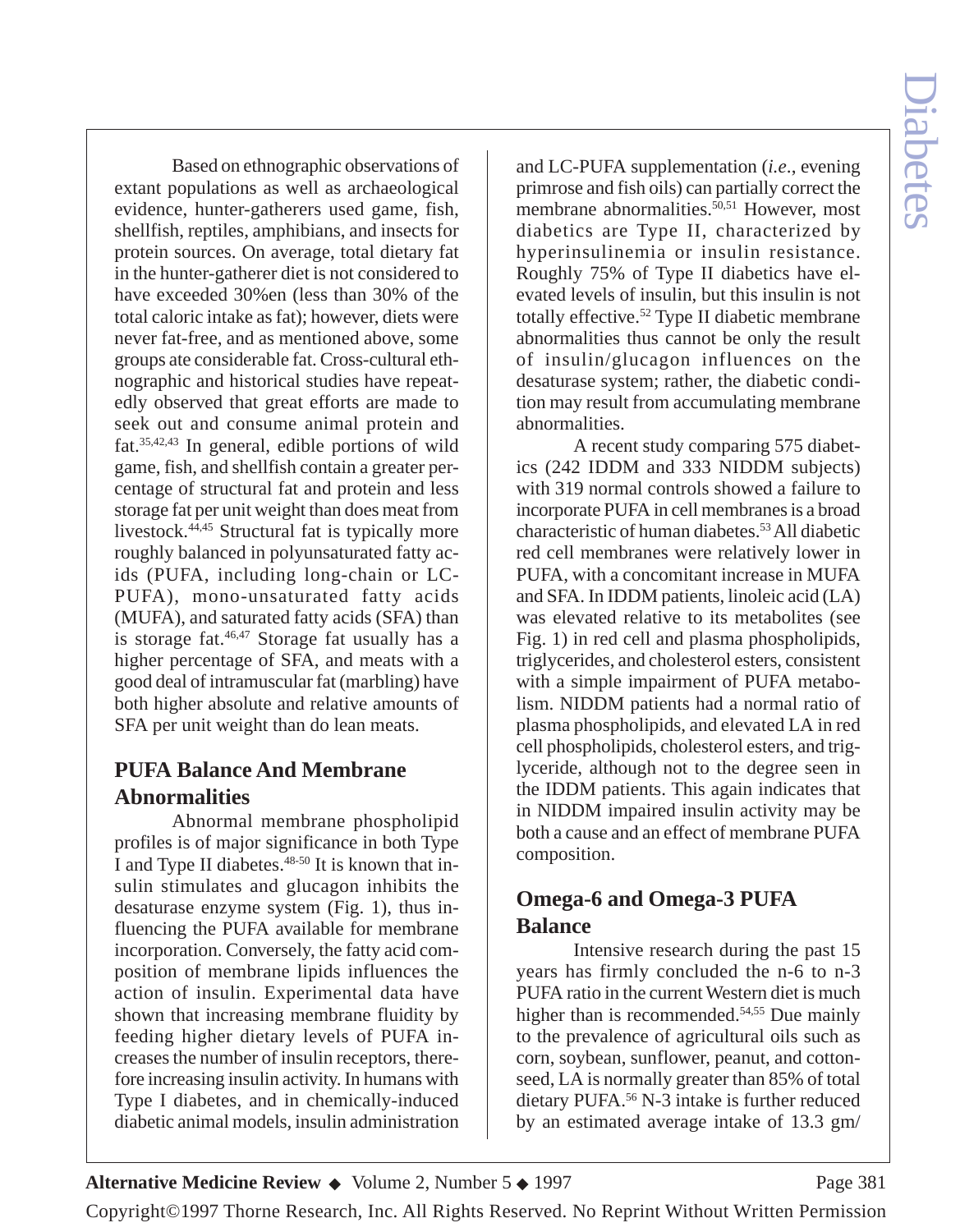person/day *trans-*fats in the United States.57 This figure may be even higher, based on new analytical techniques.<sup>58</sup> Huang and Nassar,<sup>59</sup> Lands et al,<sup>60</sup> and Broadhurst<sup>13</sup> reviewed dietary PUFA, and concluded n-6 and n-3 fatty acids must be considered together, and must be balanced in the diet. Dietary PUFA balance is necessary because n-6 and n-3 PUFA compete for the same desaturase and elongase enzymes (Fig. 1). Too much n-6 inhibits desaturation (and to a lesser degree elongation) of n-3, and vice versa. In addition, ∆5 and ∆6 desaturase activity is regulated by a number of factors, including insulin activity.50,61,62 Current Western dietary guidelines for the overall ratio in dietary n-6 to n-3 PUFA are  $5-10:1^{63}$  and  $4:1^{64}$  Ratios of  $4:1$  to  $1:1$  are advocated by many researchers who have examined the fatty acid composition of mammalian organ and neural tissues, and traditional hunter-gatherer foods.<sup>30,31,44-46,65-67</sup> Our current high intake of n-6 PUFA (especially LA), with n-6 to n-3 ratios on the order of 15 to 45, is unprecedented in human history and prehistory.

# **Lipid nutrition, muscle membrane function, and insulin efficiency**

Diets relatively high in SFA, hydrogenated fat, and n-6 PUFA can significantly affect insulin efficiency and glucose response. Skeletal muscle is the major site of insulinstimulated glucose utilization.<sup>(footnote a)</sup> High fat diets increase the accumulation of storage triglyceride in skeletal muscles (*i.e*.,"marbling"), which leads directly to insulin resistance in the individual muscles.<sup>2,68</sup> When a percentage of n-3 PUFA is substituted for other fat in the diets of rats or humans, insulin resistance can be improved or prevented.<sup>2,68,69</sup> The fat composition of muscle membrane phospholipids

reflects the combined influences of diet and desaturase/elongase activity, and in turn the phospholipid composition affects the binding and action of insulin. In general, the more the unsaturated (flexible; fluid) the membrane, the better glucose is utilized. The more saturated the membrane, the more deleterious the effect on insulin efficiency.68,70 This does not mean NIDDM *cannot* develop if membrane fluidity is normal, but rather that PUFA metabolism has a greater or lesser role in NIDDM depending on an individual's diet and genetics. $71$ 

For example, insulin-stimulated glucose metabolism was low in genetically obese rats fed a high fat, n-3 deficient diet, but returned to normal when n-3 LC-PUFA (fish oil) was added to the diet. The rats' metabolic rate also increased significantly.72 Similar results were seen in streptozotocin-induced diabetic rats on high fat diets, where higher ratios of PUFA to SFA in various diet groups was associated with improved insulin binding.<sup>61</sup> Normal rats fed high fat diets all became insulin resistant with high SFA, MUFA, and LA diets, with SFA causing the most deterioration and LA causing the least.<sup>49</sup> Substituting  $11\%$ of fat with n-3 LC-PUFA from fish oil completely normalized insulin function. A similar replacement with n-3 as alpha-linolenic acid (LNA) from flaxseed oil normalized insulin function in the SFA diet group, but was ineffective in the LA group.

Results from adult human studies are consistent with those from rodents. In three different studies, (Caucasian Australian, Caucasian Swedish, Arizona Pima Indians) muscle biopsies obtained during surgery were correlated with fasting glucose or euglycemic clamp tests. In all studies, the higher the degree of membrane saturation, the more insulin-resistant the individual.<sup>68,69</sup> Both hyperglycemic and normoglycemic individuals were studied.

Earlier concerns that fish oil supplementation might cause elevated glucose levels in diabetics, purportedly by reducing insulin secretion, have not been confirmed by

Page 382 **Alternative Medicine Review** ◆ Volume 2, Number 5 ◆ 1997

<sup>a</sup> Different types of muscle fibers also differ in their insulin sensitivity, with type I (slow twitch oxidative) and to a lesser extent type IIa (fast twitch oxidative) more sensitive than type IIb (fast twitch glycolitic).73,74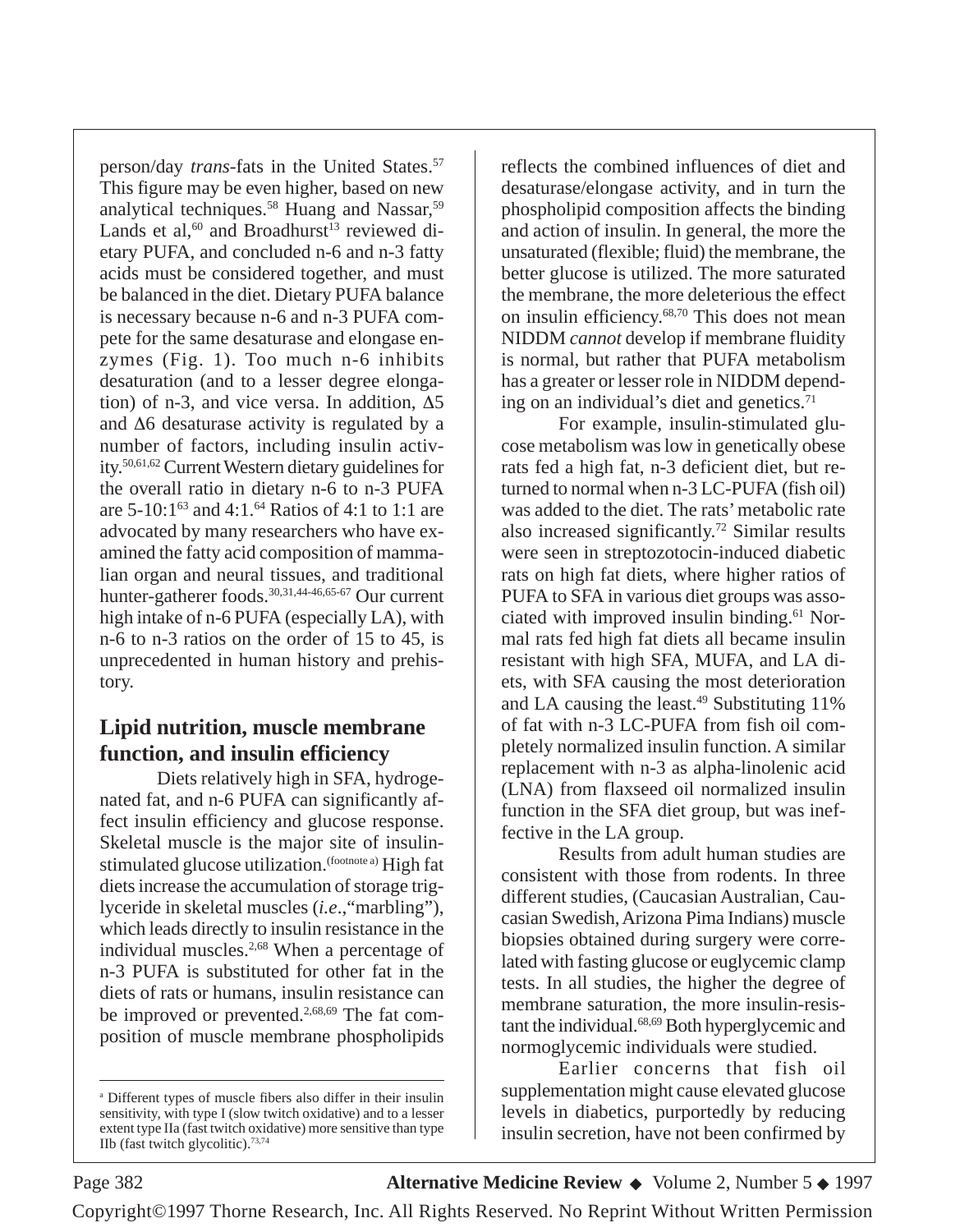recent research.69,75 Sirtori et al conducted a large (n=935), multi-center, double-blind study on hypertrigylceridemic subjects, and found plasma triacylglycerol decreased up to 21.5% with modest supplementation of n-3 LC-PUFA<br>as ethyl esters.<sup>75</sup> In addition to as ethyl esters.<sup>75</sup> In addition to hypertriglyceridemia, 55% of subjects had NIDDM or impaired glucose tolerance, and 68% had arterial hypertension. Subjects were given 1530 mg EPA and 1050 mg DHA daily for two months, then decreased to 1020 mg EPA and 700 mg DHA daily for the following four months. Placebo subjects received olive oil. No effects on glycemic control or blood pressure were recorded, and those with NIDDM had proportionally greater decreases in triacylglycerols and increases in HDL cholesterol.

It is important to make the distinction between fat either stored or used as a substrate for energy metabolism, and structural fat most importantly the structural fat contained in the cell membranes of insulin-sensitive tissues. Provided energy balance is maintained, high MUFA diets have shown the potential to be broadly beneficial for diabetics, especially if monoenes are substituted isocalorically for carbohydrates or SFA.17,76-78 In these cases, MUFA is provided for energy, and the underlying assumption is that structural PUFA are not deficient. This contrasts with the rodent studies above (and other such studies), where the animals are purposely raised to be PUFAdeficient. The imposition of PUFA deficiency is not ethical for human experimentation, but possible nonetheless through self-imposed dietary choices. The question relating to the fat content of hunter-gatherer diets and the origin of NIDDM is not simply: "Which dietary fats can best ameliorate existing diabetes?" but more importantly: "Is the profound loss of n-3 LC-PUFA and/or imbalance in triglyceride types in the current Western diet a potentially preventable *cause* of NIDDM?"

In the latter case we must consider the potential effects on *structural fat* of a lifetime

of consuming dietary fats composed mainly of SFA, LA, and *trans-*fats. It is interesting to note that in a crossover diet study, Christiansen et al found that *trans-*monoenes were not beneficial for diabetics.78 Sixteen obese NIDDM patients were fed 20%en of either *trans-*MUFA, *cis-*MUFA, (*i.e*., oleic acid), or SFA in a diet with 30%en from fat overall, with 6 weeks for each diet type. Both SFA and *trans-*MUFA increased postprandial insulin and C-peptide secretion, but *cis-*MUFA had no effect. Serum glucose and lipids were not significantly different in any of the groups, which may indicate reduced insulin sensitivity in the SFA and *trans-*MUFA groups.

# **PUFA balance, central obesity, and insulin efficiency**

Central obesity is associated with a high incidence of NIDDM as well as cardiovascular disease, hypertension, and premature mortality. Abdominally-obese individuals tend to have a diminished capability to utilize glucose peripherally, or extract insulin during its first portal passage. They also have increased circulating free fatty acids (which reduces glucose metabolism), and a decline in insulin receptor number.79 Two populations prone to central obesity, Arizona Pima Indians 80,81 and South Asian Indians, $82$  appear to have a genetic predisposition for NIDDM. However, it is acknowledged that widespread health problems did not arise until these populations adopted Western food shopping and dietary habits. According to Szathmary,<sup>3</sup> NIDDM was virtually unknown in North American aboriginal populations before 1940.

Dramatic increases in calories, refined carbohydrates, total fat, and n-6/n-3 PUFA ratios have affected these populations. In both the Australian and Pima subjects above, increasing n-6/n-3 ratios correlated positively with obesity and insulin resistance. However, the Pimas had much lower n-3 PUFA in their membrane phospholipids than Australian or

Copyright©1997 Thorne Research, Inc. All Rights Reserved. No Reprint Without Written Permission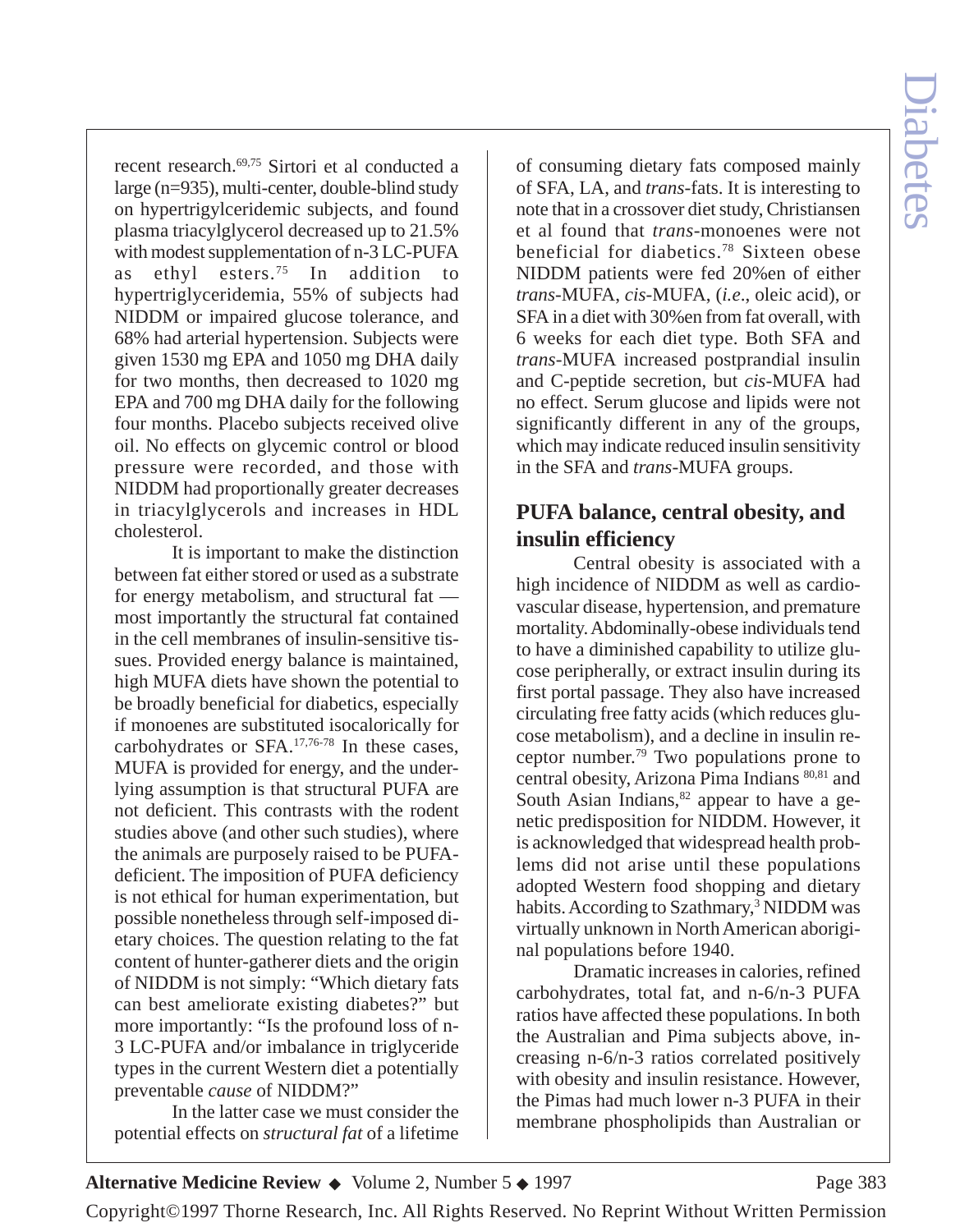especially Swedish subjects. $81$  In the case of the Australians versus the Pima, Pan et al found little evidence for greatly differing dietary intakes; however, the average docosahexaenoic acid (DHA) content of muscle phospholipids was  $2.5\pm0.7\%$  versus  $1.2\pm0.1\%$ , respectively.<sup>2</sup>

This situation for the native American population overall probably reflects both decreased dietary intake and decreased desaturase/elongase activity. In the Pima studied by Pan et al, $2$  both impaired insulin action and obesity were found to be independently related to reduced ∆5 desaturase activity. Vancouver Island Canadian natives and Greenland Eskimos, closed-society groups accustomed to traditional marine diets, have been shown to have a limited ability to convert 18-carbon PUFA to LC-PUFA, which is likely to be genetic. $83$  The overall incidence of NIDDM in the Pima is the highest of any ethnic group known (50%), and specific genetic factors may play a role. For example, the Pima exhibit a small intestine fatty acid binding protein genotype that increases the affinity of that protein for long-chain fatty acids. This increase in affinity may increase the transport of fats across the intestine. This genotype is also associated with higher mean fasting glucose levels, and greater insulin responses to both oral glucose and mixed meals.84 Especially disturbing is the observation that Pima mothers who were diabetic during pregnancy have children with a greater incidence of obesity and diabetes.<sup>5</sup>

South Asians living in the UK have a higher incidence of diabetes than the European Caucasian population (19% versus 4%), and a significantly greater age-standardized coronary heart disease mortality. While South Asians are no more overweight than their European counterparts, the former have a marked tendency towards central obesity.82,85 The diet of South Asians has a much greater ratio of PUFA to SFA than the typical Western diet; however, the n-6/n-3 ratio is very high. Das

found elevated lipid peroxides and decreased plasma PUFA metabolites in 10 moderate NIDDM (no complications) and 10 severe NIDDM (unequivocal nephropathy) subjects as compared to 20 controls.<sup>85</sup> Lipid peroxidation was confirmed by the plasma malondialdehyde equivalents for the three groups:  $2.4 \pm 0.6$ ,  $3.0 \pm 1.1$ , and  $1.27 \pm 0.23$ , respectively. Both groups of diabetics had significant reductions in dihomo gamma linolenic acid and arachidonic acid from the n-6 series, and LNA and DHA from the n-3 series (see Fig. 1). This also probably reflects a combination of decreased dietary LC-PUFA and n-3 PUFA intake coupled with reduced desaturase/ elongase activity. In addition, the observed high levels of peroxidation in the diabetics may indicate destruction of PUFA as opposed to utilization.

A tendency to store fat, release insulin, and desaturate/elongate only the minimum amount of dietary 18-carbon PUFA metabolically necessary were likely positive factors for humans adapted to Paleolithic foods and constant physical activity, but might be maladaptive today. These are adaptations to a diet (a) low in fat and often energy, (b) relatively high in n-3 PUFA, (c) raw and unprocessed, and (d) free from high density carbohydrates often such that dietary fat rather than carbohydrate was an absolute requirement for energy. The incidence of NIDDM in the U.S. is greater among minorities (Asian, Black, Hispanic, Native American) than Caucasians, even when diet and lifestyle factors are taken into account.<sup>5</sup> In addition, the incidence of NIDDM among Africans, Mexicans, Puerto Ricans, Koreans, Japanese, Chinese, and Filipinos (groups for which adequate data exist) residing in the U.S. is greater than the incidence in their respective countries of origin.5 A widely accepted explanation for these observations is genetic "thriftiness," or a prevalence of genotypes which are adapted to sporadic wild food supplies and heavy physical

Page 384 **Alternative Medicine Review** ◆ Volume 2, Number 5 ◆ 1997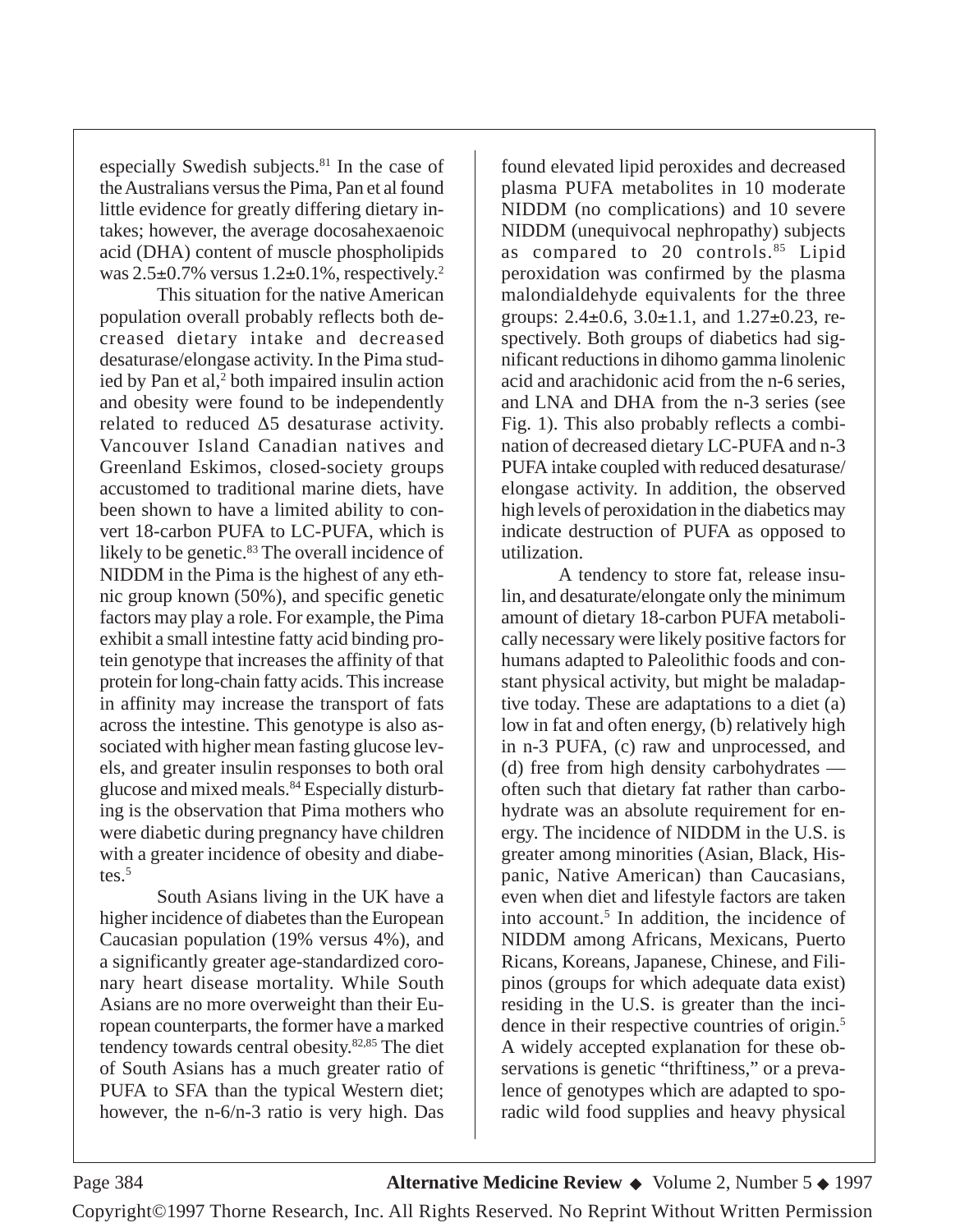labor.3,86,87 As a group, Caucasians have most likely spent the longest time on an agricultural diet, and do tend to metabolize alcohol,<sup>88</sup> dairy products,15,89 wheat and other glutinous grains, $90,91$  and evidently sugars  $5$  better than other groups.(footnote b) Under equivalent dietary and environmental conditions, these adaptations may afford some protection from NIDDM, but are certainly not a panacea.

Native Americans are considered to have descended from a small group of individuals who crossed the Bering Land Bridge between 11,000 and 14,000 years ago.92-94,(footnote c) American Indians, regardless of where they live in the Americas, have more in common genetically with high-latitude Eskimo hunters than they do Caucasian Americans. Native Americans have also tended to remain in closed tribal societies, and many were still hunter-gatherers 100 years ago, thus modern agriculture, processed foods, and alcohol have been especially detrimental to their health.43 Hispanics have mixed Caucasian and Native Latin American ancestry, and have an incidence of NIDDM between these two groups.5 In the Western quest to "eat as much as you want and not gain weight" it is often forgotten that the evolutionary purpose for overeating *is* to gain weight, and to a greater or lesser degree, we are all adapted to do so, or we would never have survived in the past. Our ancestors gained weight voluntarily and lost it involuntarily, the exact opposite of what many of us attempt to do today.

In summary, both the quantity and type of fat ingested influence insulin sensitivity. Since skeletal muscle is the largest sink for

glucose disposal, maintaining a high lean/fat tissue ratio is an overall recommendation for NIDDM prevention and management. In addition, reducing SFA and n-6 PUFA, while increasing n-3 PUFA is recommended. At least some n-3 should be from n-3 LC-PUFA, since there is variation in PUFA intake and metabolism among populations, and some groups with high NIDDM incidence appear to have a diminished capability to convert 18-carbon PUFA to LC-PUFA.

### **Chromium Nutrition**

Chromium (Cr) deficiency is a causative factor for NIDDM, producing symptoms including fasting hyperglycemia, impaired glucose tolerance, decreased insulin binding and receptor number, decreased HDL, and increased total cholesterol and triglycerides.<sup>52,95</sup> A diet high in refined grains and sugars exacerbates Cr depletion. Firstly, these foods contain low amounts of Cr, yet Cr is necessary to metabolize them. Secondly, a high consumption of sugars and insulinogenic foods increases Cr urinary excretion by  $10-300\%$ .  $96,97$ Typical Western diets require more Cr than they provide, thus leading to long-term depletion of body Cr reserves. It is estimated the majority of the U.S. population does not obtain the Estimated Safe and Adequate Daily Dietary Intake (ESADDI) of 50–200 mcg/day Cr. Similar results have been observed in Canada, the UK, and Finland.<sup>52,102,103</sup>

In rats, Cr is stored mainly in the kidney, and to an order of magnitude less the liver, spleen, lungs, and heart. Plasma Cr is not in equilibrium with tissue stores.<sup>104</sup> Tissue stores are depleted by inadequate intake or absorption, pregnancy, strenuous exercise, a high intake of refined carbohydrates and processed foods, increasing age, infections, and trauma.52,95 Exercise increases the metabolic rate; insulin receptors in the muscle cells are activated and glucose uptake is greatly enhanced over basal levels. This uptake requires

**Alternative Medicine Review ◆** Volume 2, Number 5 ◆ 1997 Page 385

<sup>&</sup>lt;sup>b</sup> In addition, regular alcohol consumption and chronic gastrointestinal inflammation, such as occurs in delayed-onset food allergies (common for wheat and some other grains, eggs, and dairy products), are associated with decreased desaturase activities, and impaired absorption and metabolism of PUFA, which may further exacerbate membrane abnormalities and increase the risk for NIDDM.65, 98-100

<sup>c</sup> Recently, the scanty evidence for entry prior to 50,000 years,25, 94, 101 most of which comes from a site at Monte Verde, Chile, was officially acknowledged by the paleoanthropological community at large.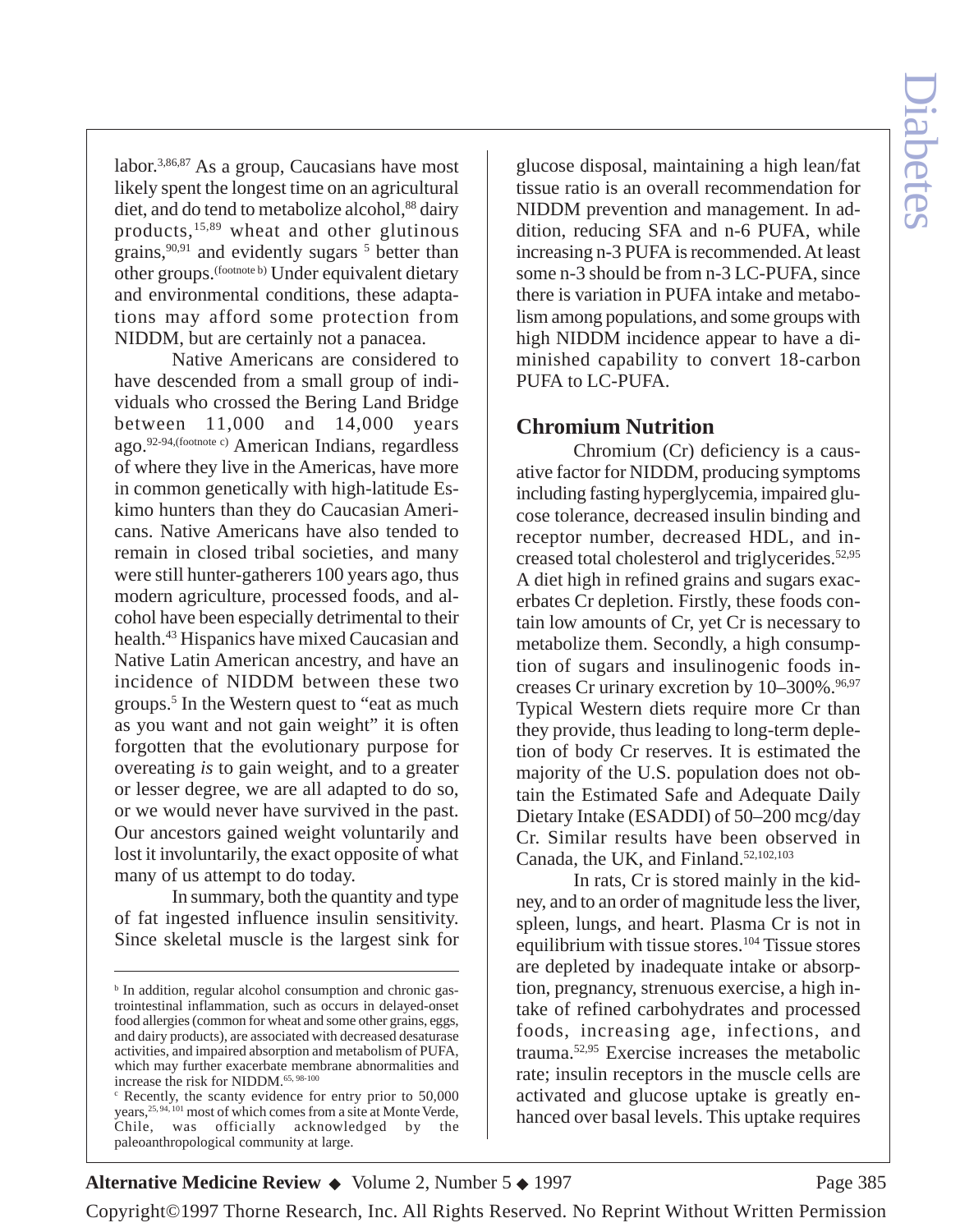concomitant action by Cr; however, it does not appear that Cr is efficiently recycled by the body. Urinary chromium excretion increases significantly following exercise.<sup>105</sup> Increased circulating insulin increases Cr urinary losses,  $97$  but also increases the body's requirements for Cr. Without Cr supplementation or dietary changes, hyperinsulinemia and glucose tolerance get progressively worse with time, and can eventually result in NIDDM.103

# **Chromium Absorption and Availability: Past and Present**

Brewer's yeast, beer, whole grains, cheese, liver, and meat can be good dietary sources of Cr; however, Cr content of foods varies widely, and much of what is measured may be contamination from stainless steel processing equipment. Refining of grains and sugars, and processing of foods removes most of the absorbable  $Cr^{95,102}$  Unlike most essential trace elements, Cr has not been shown to be essential for major agricultural plants, $106,107$ thus Cr levels depend simply on how and where various plants are grown. Accordingly, fruits, vegetables, grains, and legumes intrinsically contain varying amounts of Cr. Soils with abundant Cr must of necessity develop from underlying rocks rich in Cr.

It is a fundamental principle of geochemistry that rocks rich in Cr<sup>(footnote d)</sup> are common in the Earth's mantle and to a lesser extent in the oceanic crust, but are rare in the continental crust.<sup>108-110</sup> Cr-rich rocks found on the continents are restricted to exposed areas in which pieces of oceanic crust and/or mantle

have been pushed up onto the continents. This type of activity is observed only at geologically active plate margins where one plate is thrust beneath another (known as subduction zones), or where plates have rifted and new oceanic crust is being created. Currently, these active plate margins are found along ocean coastlines, thus Cr-rich rocks are confined to areas which are now or were once geologically active coasts or ocean basins. The Peru-Chile subduction trench and associated Andes mountains along the west coast of South America is a current example of such a coast. The Great Valley of California is explained geologically as having been a subduction trench *circa* 65 million years ago.<sup>111</sup> Its fertile, Cr-rich 112 soil is the legacy we have today.

In humans, Cr absorption is regulated and inversely related to dietary intake at levels <40 mg. Above 40 mg, absorption appears to remain constant. Inorganic forms of Cr are very poorly absorbed (<1%). Organic Cr complexes have better absorption than inorganic salts, but the levels of absorption are still below 10%.<sup>104</sup> The biologically active form of Cr appears to be a nicotinic acid-amino acid complex, and Cr is not effective if nicotinic acid is deficient.114 This does not mean, however, that Cr nicotinic acid complexes are the necessary or preferred type of Cr nutritional supplementation; on the contrary they appear to be more poorly absorbed than Cr picolinate or chromium-rich yeast extracts.104,115 Broadhurst et al<sup>115</sup> showed that in Cr "polynicotinate" Cr is not bonded to nicotinic acid, but rather to OH and/or  $H_2O$  in an olate structure. Further, the amount of nicotinic acid in a typical 200 mg Cr supplement is quantitatively insignificant with respect to the RDA of 18 mg, and especially with respect to the approximately 100 mg necessary to reverse niacin deficiency. Cr and nicotinic acid supplements administered independently have been shown to improve glucose tolerance while either component alone was ineffective.<sup>114</sup>

<sup>d</sup> This applies to cobalt, nickel, and platinum group elements as well. The richest deposits by far of all these metals are found in unusual deposits where ancient (1–3.8 billion yearold) mantle-derived rocks have been exposed by deep erosion, but not destroyed by more recent geologic activity. The mineral deposits of South Africa are the best example of this.113 The Earth was much hotter then, and plate tectonic cycles which may have been present must have differed considerably from that of the past billion years. Hence, there are no comparatively recent examples of such high-concentration metal ores.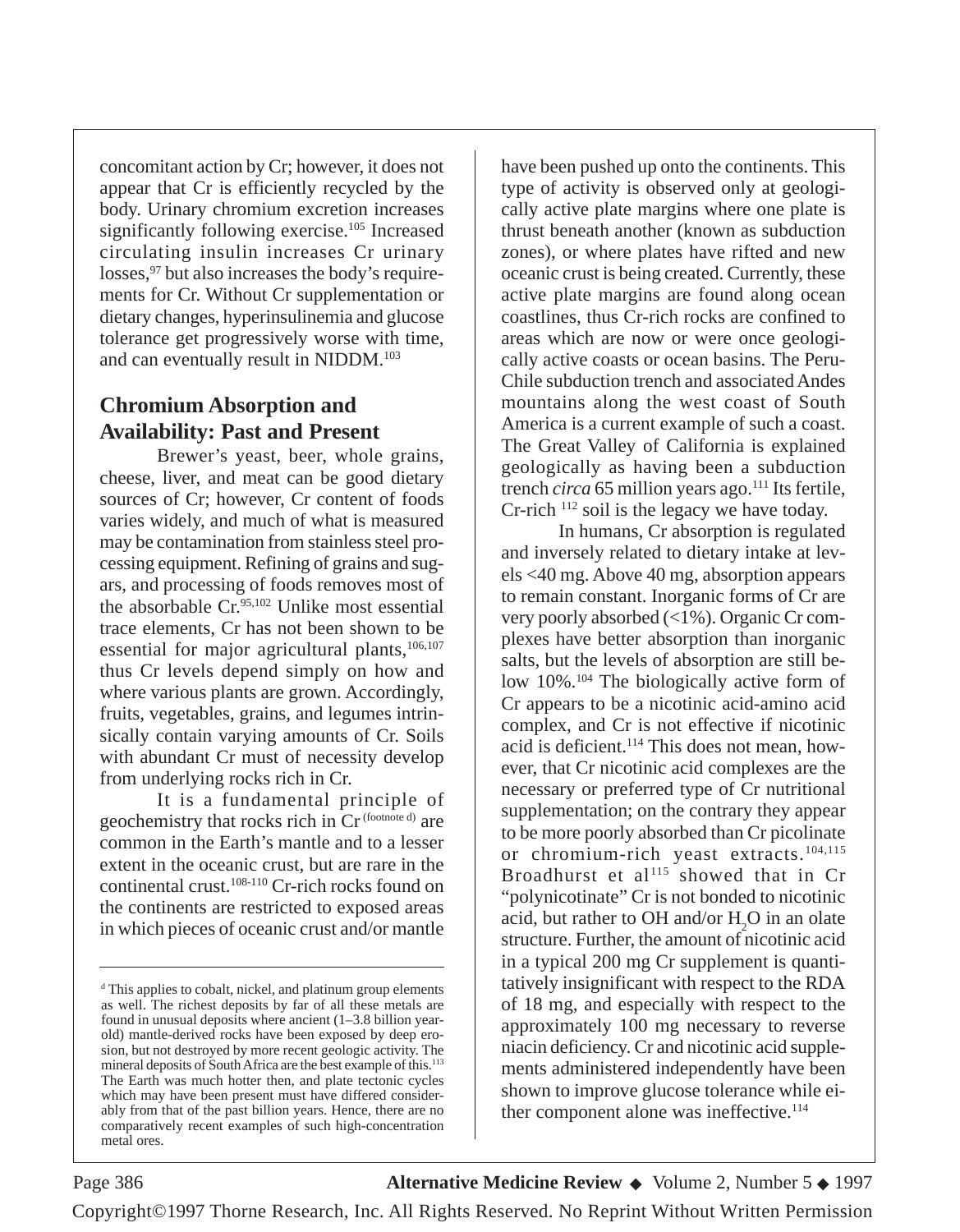Appropriate dietary choices and supplementation of Cr on the order of 200– 400 mcg/day may help prevent NIDDM, but may not be sufficient to reverse existing diabetes. A recent double-blind study on three groups of 60 Chinese Type II diabetics found that 500 mcg Cr (as chromium picolinate) given twice per day for four months was greatly superior to placebo at lowering fasting glucose (129 mg/dL versus 160 mg/dL), 2-hr postprandial glucose tolerance (190 mg/ dL versus 223 mg/dL) and nearly normalizing glycosylated hemoglobin (6.6±0.1% versus 8.5±0.2%). Plasma total cholesterol and circulating insulin also dropped. A third group given 100 mcg twice per day showed lesser but significant improvements in glycosylated hemoglobin and insulin levels, but not blood glucose.<sup>116</sup>

If Cr is so poorly absorbed and sporadically distributed, it is reasonable to ask how humans could have existed in the past without developing Cr deficiencies. Perhaps many did — we can never know for sure, but our ancestors had two points on their side. Firstly, their Cr needs were almost certainly lower because they consumed no cereal grains or refined sugars, but did consume lean freeliving game, fish etc., more balanced PUFA, soluble fiber, and wild vegetation (discussion follows). In addition, ethnographic observations show that traditional hunters make a point to consume the brains, organs, and bone marrow of game and fish,  $35,45,117,118$  which are rich sources of many trace elements, Cr included.<sup>104</sup> We have no reason to think this was different in the past: archaeological investigations of Paleolithic scavenging/kill sites reveal efficient butchering techniques and evidence of skull and bone crushing.  $93,117,119,120$  In fact, a feature of the U.S. diet is its almost exclusive reliance on muscle meats.

Secondly, based on a continuous record of hominid fossils,<sup>26,32</sup> our earliest ancestors lived in the East African Rift Valley for over for 4 million years, and the Rift Valley is an environment with abundant Cr in the rocks and soils. Soils and rocks in the Rift Valley are relatively rich in *all* trace minerals due the constant geologic activity.121 The African Rift, the Red Sea, and the Gulf of Aden together form our only current example of what is termed geologically a "failed ocean." Extensive geologic investigation has concluded that starting 30 million years ago, the Arabian peninsula moved slightly away from Africa, but has now nearly stopped.122 Even a novice observer can gain an understanding of the plate tectonics of the Arabian peninsula and the East African Rift Valley by simple examination of a map or aerial photograph of the area. Throughout the evolution of hominids, volcanoes erupted constantly, covering the area with trace-element rich lava and  $a sh$ <sup>121,123</sup> Enormous lakes filled the linked fault basins which collectively form the Rift axis. These lakes are in fact "proto-oceans", in terms of their size, geologic origin, and very high levels of dissolved minerals.31

The weight of evidence from archaeology, hominid phylogeny, and mitochondrial DNA studies points to a single speciation event *circa* 100,000–300,000 years ago in Africa which produced *Homo sapiens* . 26,27,31,124,125 (footnote e) *H. sapiens* populations then migrated out of Africa to the rest of the world, rather than independent coevolution of separate populations of precursor *H. sapiens* species. After migration, a number of nutritional, social, and economic factors confined most of the human population to coastal environments, and in fact the majority of the world's population is still confined to the coast .9,30 Adoption of agriculture, as well as large-scale migration into interior areas, are thought to be recent phenomena, linked to the

#### **Alternative Medicine Review ◆** Volume 2, Number 5 ◆ 1997 Page 387

<sup>e</sup> In addition, a very young date of 27-53 kyr for *H. erectus* in Java was recently reported.129 If confirmed, this would require coexistence of *H. erectus*, *H. neanderthalensis*, and *H. sapiens* ,and would preclude independent evolution of disparate *H. erectus* populations into *H. sapiens.*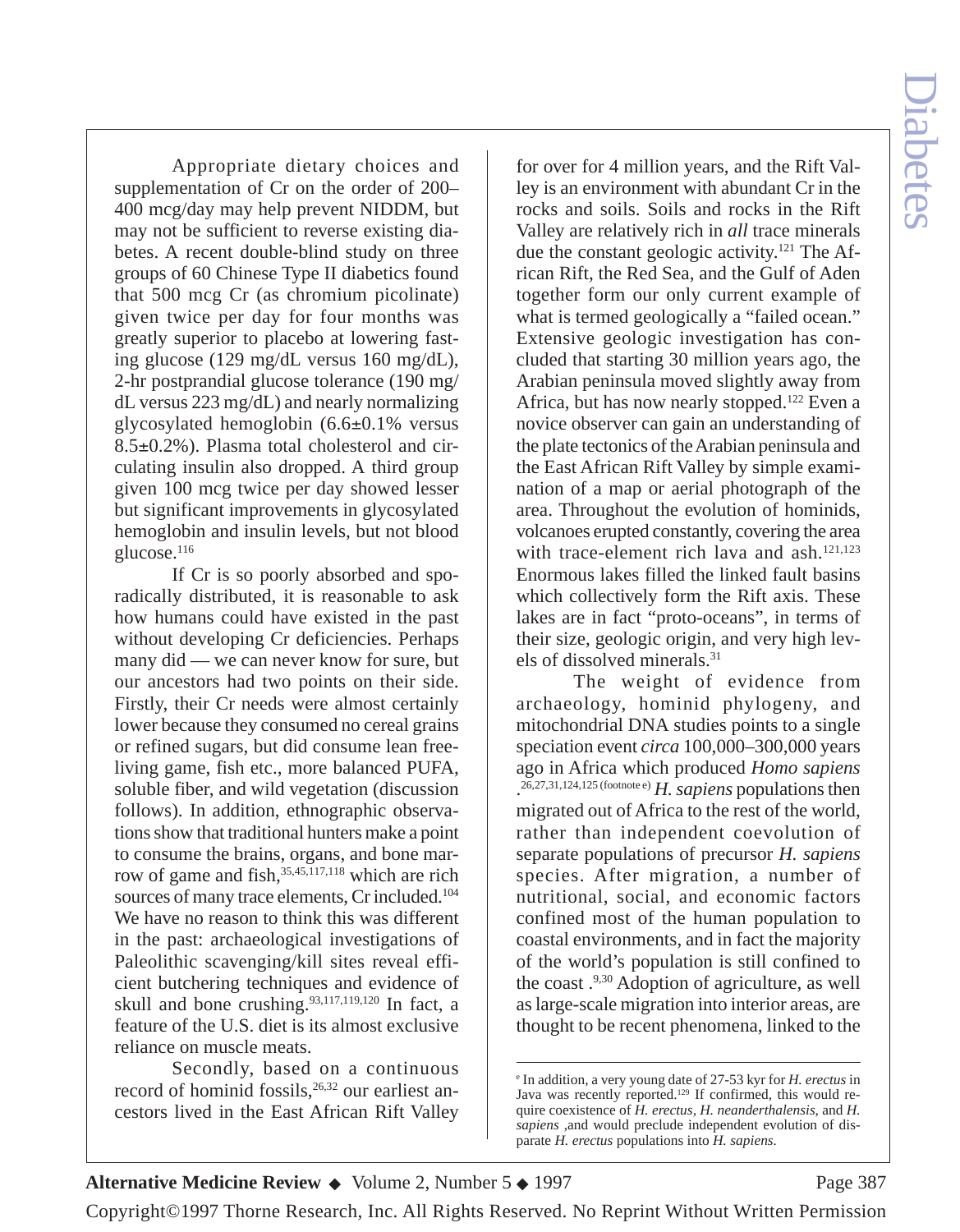

**Figure 2.** Inhibition of production of reactive oxygen species in platelets by methlyl hydroxy chalcone polymer (MHCP).

Whole blood is incubated with 10 uM 2'7'- dichlorodihydrofluorescein diacetate for 10 min, followed by a 5 min exposure to MHCP solution or vehicle control. Collagen at 20 uglmi is added, and platelets in the samples are monitored for increases in fluorescence by flow cytometry at times indicated. Platelets are known to produce hydrogen peroxide, particularly when collagen is used to stimulate them. MHCP 1 is 1 mg/mi, and is likely to be a slightly lower molecular weight than MHCP 2A (4.5 mg/mi). The data show a significant, dose-dependent decrease in fluorescence with MCHP treatment.

recession of continental glaciers 10,000 years ago (*i.e.,* the end of the most recent Ice Age).37,88,90 Coastal areas are generally richer in all trace elements, especially Cr, Se, and I — the three trace elements that mammals need but plants do not.

In summary, both Cr and PUFA deficiencies and/or metabolic abnormalities increase with increasing %en from fat, intake of refined and processed foods, and age. Like balanced PUFA intakes, Cr improves insulin action and plasma lipid profiles; however, the exact mechanisms are not elucidated. Nutritional and geologic/evolutionary factors have seemingly conspired to produce widespread Cr deficiencies. Therefore, supplementation of Cr well above ESADDI levels may be necessary to both treat and prevent NIDDM.

Very recent research has shown that Cr supplementation can improve insulin resistance induced in rats by feeding a high fat diet. .126 It is plausible there is a specific relationship between the actions of PUFA and Cr with respect to plasma membranes; in any case, supplementation with both Cr and n-3 PUFA may provide synergistic benefits on glucose metabolism and serum lipid profiles.

#### **Phytochemical Influences**

Pharmacologically active plant phytochemicals include flavonoids, saponins, lignans, and tannins. Many of these compounds are bitter or astringent; therefore horticulturists have selectively bred these compounds down to low levels, or concentrated them in peels, which are often not consumed.<sup>40,127,128</sup> Produce is consistently bred to be larger, sweeter, and milder. The fruit and vegetables our Paleolithic ancestors ate were more akin to chickweed, choke cherries, and kumquats than iceberg lettuce, bing cherries, or navel oranges. Consequently, we may have lost a good deal of phytochemical protection from many pathologies, NIDDM included. The more bland and processed the diet, the greater the loss. The strong-tasting vegetable kale, for example, had the highest antioxidant capacity of 21 vegetables studied, $130$  which is not surprising since wild kale is the precursor to all *Brassica* species, from kolrhabi to cabbage to cauliflower. Kale bears the most similarity to the Brassicas we evolved eating.

Evolutionary perspectives aside, most of us are not going to return to a diet of the bitter, fibrous, "edible weeds," the wild precursors to modern cultivated produce. However, many of the aforementioned bitter and astringent phytochemicals are present today in herbal products. The use of medicinal plants for diabetes is not just a search for safer alternatives to pharmaceuticals which transiently lower blood glucose. Rather, we gain insight into the validity of traditional tonic and adaptogenic herbs and foods. Herbal products

Page 388 **Alternative Medicine Review** ◆ Volume 2, Number 5 ◆ 1997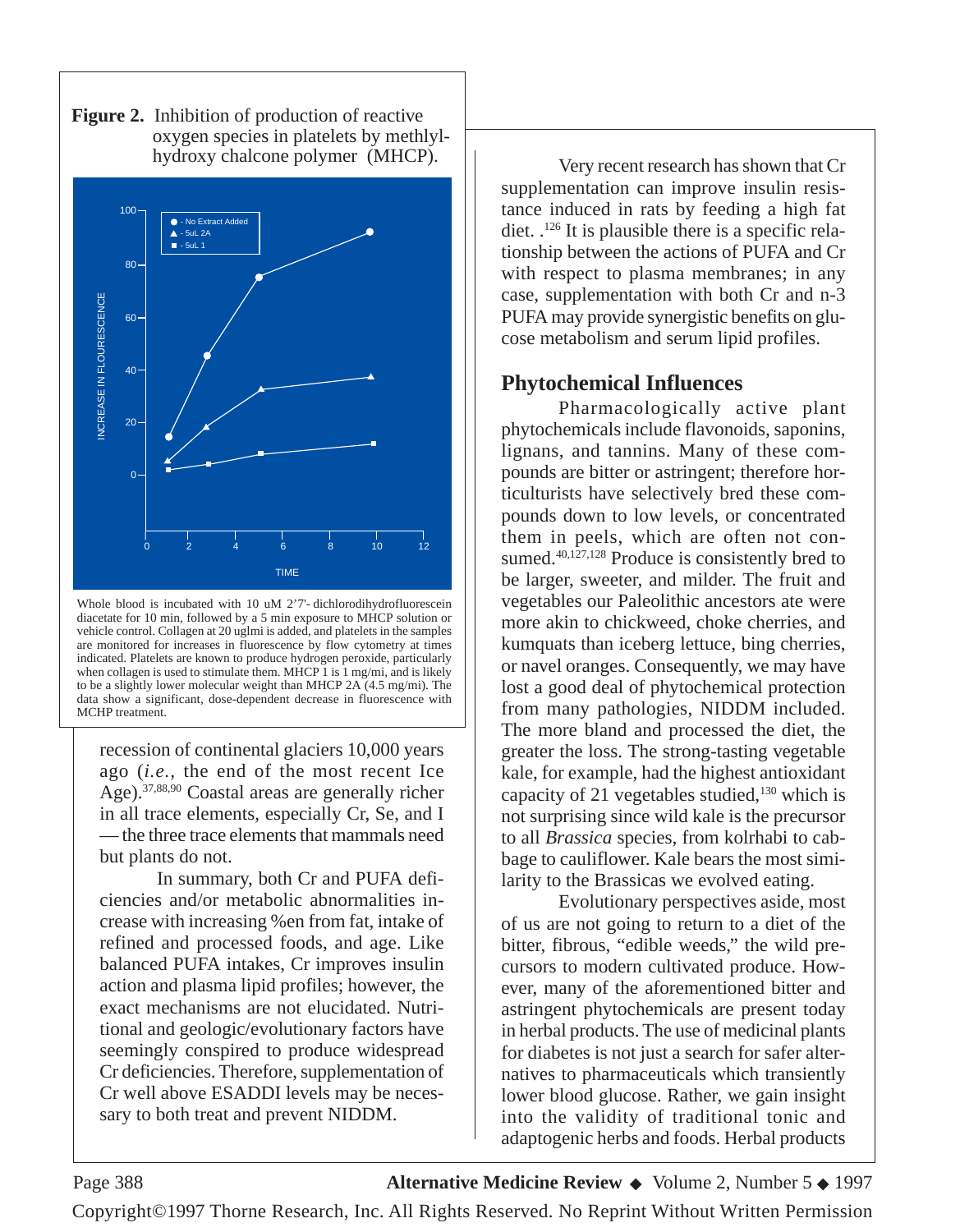can return valuable components to the diet, thereby making it more similar to our evolutionary diet with minimal effort.

According to Marles and Farnsworth,<sup>131</sup> 1,123 plants have been used to treat diabetes. Of 295 traditionally used plants screened *in vitro*, 81% were potentially antidiabetic. Over 200 pure phytochemicals are known to be hypoglycemic. However, Marles and Farnsworth<sup>131</sup> caution that  $1/3$  to  $2/3$  of the 1,123 plants may be dangerous, and many of the phytochemicals are hypoglycemic due to metabolic or hepatic toxicity. Conversely, there are hypoglycemic plants which are safe and effective *precisely because* they help return us to our evolutionary diet. The following subsections discuss plants which have clinical studies confirming efficacy.

# **Actions of Phytochemicals**

In some cases, plant phytochemicals can directly stimulate insulin secretion and/or action, and improve insulin action and binding. Common spices such as cinnamon, cloves, and bay leaf have demonstrated insulin potentiating action *in vitro* .132 It was thought that these spices might have high Cr concentrations, but measurements showed no correlation between Cr content and insulin activity. Cinnamon was particularly active, so we focused on it. From an extract of commercial cinnamon, a novel methylhydroxy chalcone polymer (MHCP) was identified which increases glucose metabolism of the cells 20-fold *in vitro* in the epididymal fat cell assay .128 Over 40 plant extracts have been investigated in this assay, including many mentioned herein; however, none

have shown activity near that of cinnamon (R. A. Anderson, C. L. Broadhurst, M. M. Polansky, in preparation).

Botanicals demonstrating *in vivo* hypoglycemic activity in animals include juniper berries,<sup>133</sup> izui,<sup>134</sup> Siberian ginseng, ganoderma mushroom,135 cumin, cucumber, and bottle gourd.136 Table 1 lists some of the more promising hypoglycemic plants which have not yet been adequately clinically tested.

Since insulin action has been positively correlated with skeletal muscle capillary density,<sup>73</sup> phytochemicals which can improve skel-

**Table 1.** Promising botanical treatments for NIDDM, based on *in vitro* or *in vivo* animal studies. References cited, or can be found in Bailey and Day (1989), Marles and Farnsworth (1994), Broadhurst (1997), or Duke et al. (1997).

| <b>Common Name</b>          | <b>Latin Binomial</b>           |
|-----------------------------|---------------------------------|
| <b>Cloves</b>               | Syzygium aromaticum             |
| Cinnamon                    | Cinnamomum spp.                 |
| Turmeric                    | Curcuma longa <sup>a</sup>      |
| Bay leaf                    | Laurus nobilis                  |
| <b>Black walnut</b>         | Juglans regia                   |
| Juniper berries             | Juniperus communis              |
| Izui                        | Polygonatum officinale          |
| <b>Syrian Christ thorne</b> | Zizyphus spina-christi          |
| Guduchi                     | Tinospora cordifolia, T. crispa |
| Cumin                       | Cuminum cyminum                 |
| <b>Black cumin</b>          | Nigella sativa                  |
| Cucumber                    | Cucumus sativa                  |
| Bottle gourd                | Curcubita ficifolia             |
| Goat's rue                  | Galega officinalis <sup>b</sup> |
| Ganoderma mushroom          | Ganoderma lucidum               |
| Java plum                   | Syzygium jambolanum             |
| Siberian ginseng            | Eleutherococcus senticosus      |
| Coriander                   | Coriandrum sativum              |
| Sage                        | Salvia spp.                     |

a. Based mainly on antioxidant properties.

b. *G. officinalis* has been tested in humans and can be effective, but is not considered generally safe. It contains the guanadine derivative galegin, which is similar to synthetic pharmaceutical hypoglycemic biguanides

> etal muscle capillary function have the potential to directly improve insulin action. Examples of herbal products which have been shown to improve capillary function are horse

Alternative Medicine Review ◆ Volume 2, Number 5 ◆ 1997 Page 389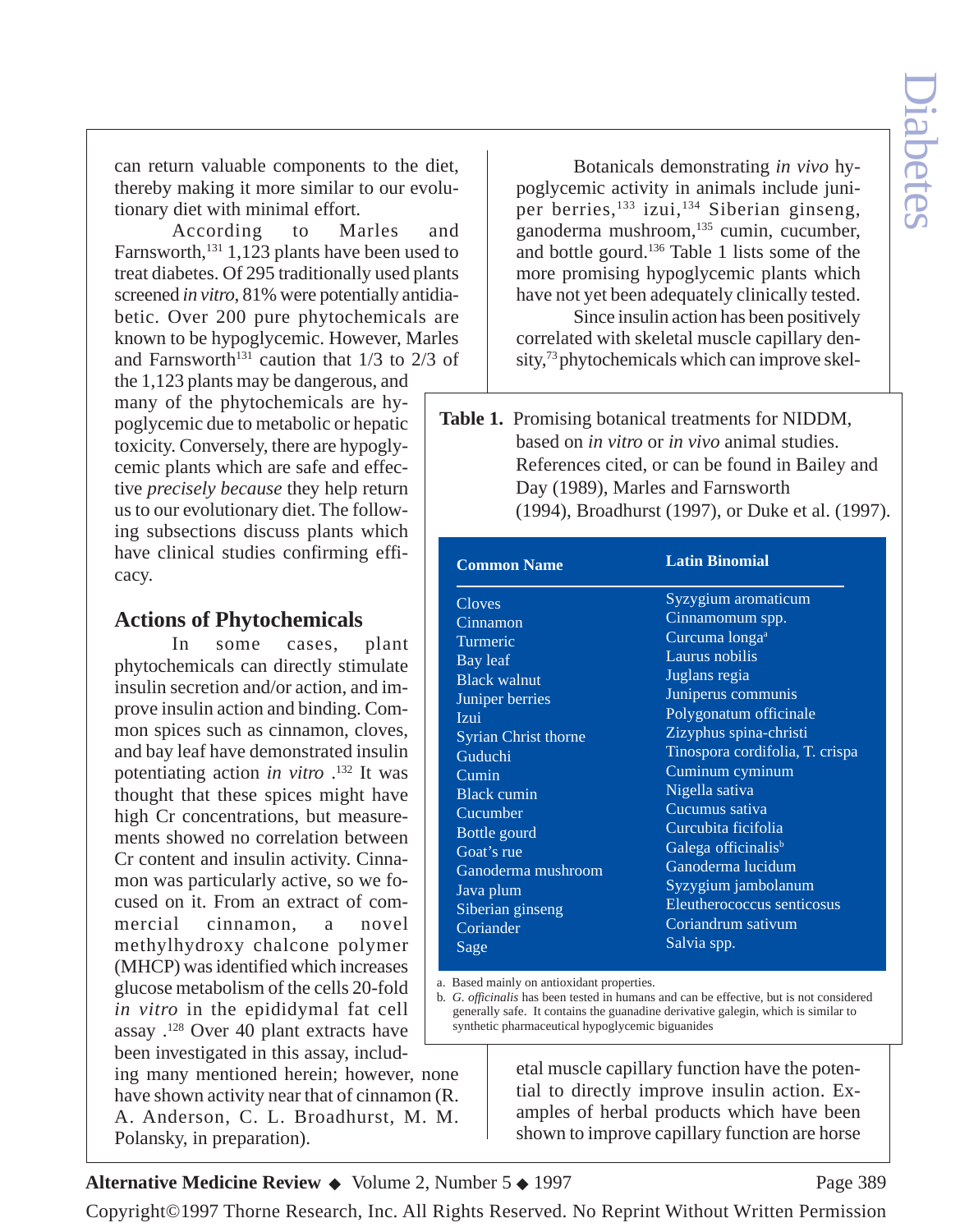chestnut, bilberry, ginkgo, *Centella asiatica*, and various standardized anthocyanin preparations.40,137-139 Bilberry in particular has been shown to improve edema and microangiopathy in diabetics.138,140

Modest buckwheat, butcher's broom, and hydroxyethyl rutoside supplementation significantly regressed diabetic retinopathy in humans, probably due to improved local circulation in the retina.<sup>141</sup> These three treatments also lowered total cholesterol and triglycerides, and raised HDL cholesterol. Cinnamon also contains procyanidin dimers and oligomers of the type thought to improve capillary func $tion<sup>142</sup>$ 

Botanical antioxidants can play a role in NIDDM, helping maintain the integrity of cell membranes by preventing PUFA peroxidation. As discussed above, membrane unsaturation correlates positively with insulin function. Many botanical antioxidants (*e.g.*, cloves, cumin, cinnamon, curcumin, rosemary, many mint family plants, and various bioflavonoid preparations<sup>40,143</sup> are both powerful and synergistic with antioxidant vitamins. Lipid peroxidation and damage by reactive oxygen species are also major problems in terms of diabetic complications. The MHCP extract from cinnamon strongly inhibits the formation of reactive oxygen species in collagen-activated platelets *in vitro* (Fig. 2), so may provide synergistic benefits. In addition, some phytochemicals directly influence the PUFA desaturase system and arachidonic acid metabolism.40,128,144

# **Traditional Tonic Plants: Human studies**

Four traditional plants have clinical studies which document their efficacy: 1. Bitter melon *(Momordica charantia).* Unripe bitter melon is used traditionally in India, Africa, and Asia as a diabetic remedy and bitter tonic food. Bitter melon contains a nonpurified mix of hypoglycemic compounds

("charatin"), and an insulin-like protein. The effects of bitter melon are gradual and cumulative, and a juice or decoction is more effective than the powdered dried preparation.<sup>145</sup> Srivastava et al<sup>145</sup> gave 6 Type II diabetics  $100$ ml/day of a bitter melon decoction. After three weeks, their fasting blood glucose dropped by 54%. After seven weeks, all six were at or near the normal glucose limit, urinary sugar was no longer detectable, and glycosylated hemoglobin dropped nearly 2 mg%.

2. Gurmar *(Gymnema sylvestre)*. The leaves of this climbing vine are an ancient Ayurvedic treatment for diabetes.146 Gurmar appears to stimulate insulin secretion and lower cholesterol and triglycerides without side-effects.147,148 In an open study, 22 NIDDM patients on oral antihyperglycemics were given 400 mg/day of a standardized extract for 18– 20 months. All 22 were able to reduce their medication, and five were able to discontinue it. The extract was judged superior to prescription medication for long-term blood glucose stabilization, lowering of triglycerides, and the overall well-being of the patients.<sup>149,(footnote f)</sup>

3. Korean ginseng *(Panax ginsen*g). Traditional Chinese medicine recognized that ginseng helped diabetes centuries ago. Sotaniemi et al<sup>150</sup> found 200 mg/day ginseng for eight weeks improved mood and physical activity, and lowered fasting blood glucose, glycosylated hemoglobin, and body weight compared to placebo. This dose is exceedingly moderate, and could be safely increased.

4. Onions and Garlic *(Allium cepa, Allium sativum).* Onions and garlic have been used in many cultures to treat diabetes, but are probably best utilized as adjuncts to other herbal and nutritional treatments. Onions and garlic both contain disulfide-bonded thiosulfinates and diallyldisulfides. Insulin has a similar disulfide bond, so *Allium* disulfide chemicals are

Page 390 **Alternative Medicine Review** ◆ Volume 2, Number 5 ◆ 1997

<sup>f</sup> Since gurmar appears to act primarily by stimulating insulin secretion, it may not be appropriate for chronic hyperinsulinemia.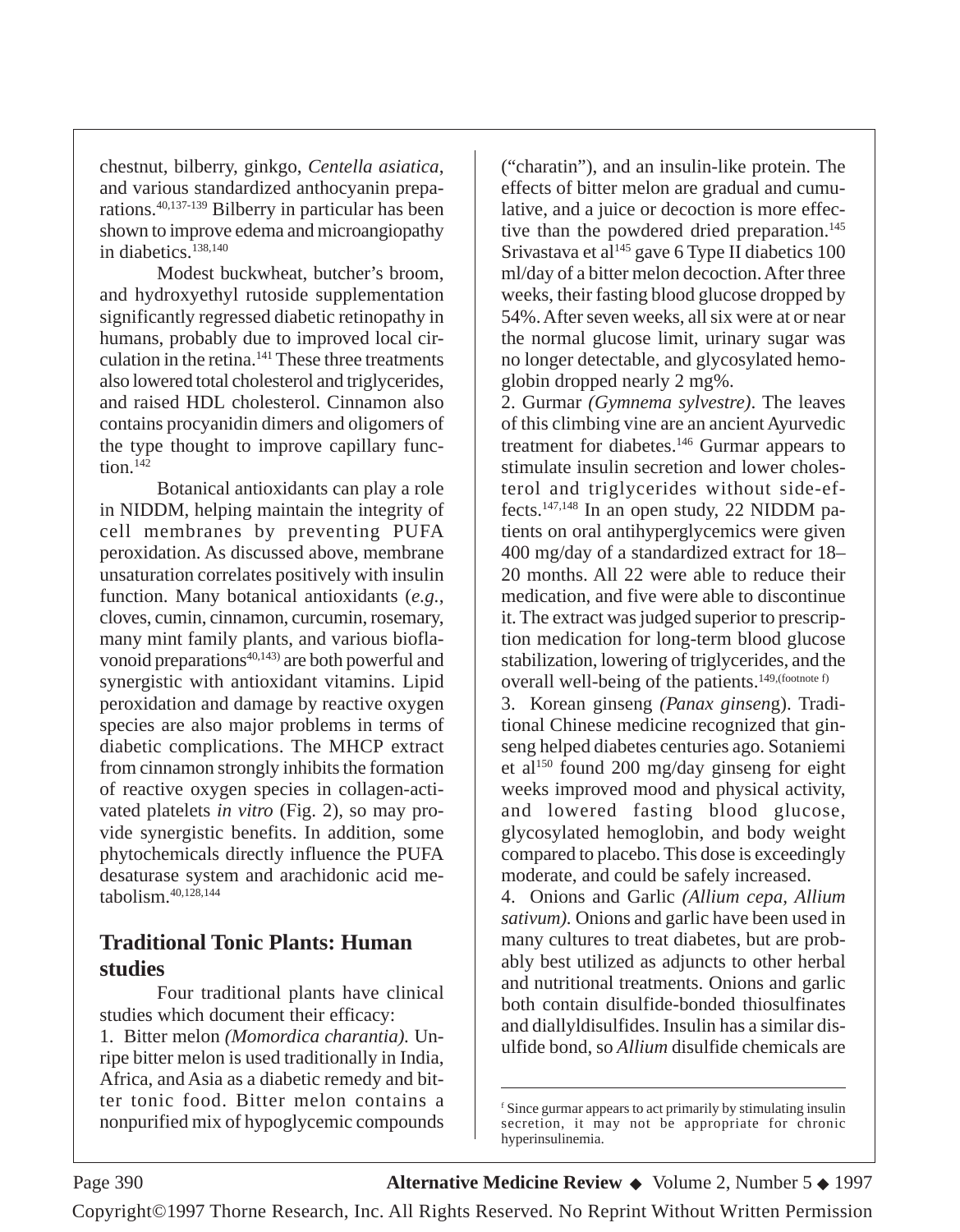thought to compete with insulin for endogenous insulin-inactivating compounds. A very large dose of 10 gm/kg onion or garlic extract lowered fasting blood glucose and improved glucose tolerance by  $7-18\%$ .<sup>135</sup>

A review by Koch and Lawson<sup>151</sup> found lower doses of garlic are effective; however, most of the studies cited are older and uncontrolled. Newer studies indicate the sulfur-containing phytochemical s-allycysteine sulfoxide (alliin) may indeed be important for garlic to be effective. Garlic and onion lipid fractions (about 1-3% by weight) contain the majority of this phytochemical. In an open study, a single dose of 125 mg/kg onion oil lowered fasting glucose in six subjects from 75 to 59 mg/dl, while those receiving placebo went from 72 to 66.5 mg/dl. In this study, placebo also significantly reduced blood glucose, and the dosage translates to 12.5 g onion oil for a 100 kg human, so it may not represent a realistic clinical approach. In a double-blind study of 20 subjects, 800 mg/day garlic standardized for alliin (dose not specified) was given for four weeks. The 10 receiving garlic significantly lowered their fasting blood glucose from 90.6 to 77.8 mg/dl, while 10 receiving placebo went from 88.6 to 85.8 mg/dl, a nonsignificant change. In another study, spray dried garlic powder (which does not contain alliin) was given at 700 mg/day for a month, and had no effect.

# **Beyond Fiber**

High fiber diets are uniformly recommended for diabetics.14 Particularly important is soluble fiber, found mainly in fruits, vegetables, and some seeds. Insoluble fiber is more characteristic of brans and husks of whole grains, nuts, and seeds. Soluble fibers include pectins, gums, and mucilages, which act to increase the viscosity of food in the intestine, thus slowing or reducing the absorption of glucose. In this respect, any diet featuring large quantities of raw or lightly

processed vegetables is beneficial. Our evolutionary diet was unprocessed and often rich in fresh vegetation and soluble fiber; however, today many shun vegetables rich in soluble fiber such as okra, turnips, and parsnips. Herbs and foods with high levels of pectin or mucilage have been used successfully for diabetes, and as discussed below, the soluble fiber is effective. However, some of these botanicals provide synergistic benefits beyond the physical effect of inhibiting glucose absorption.

1. Flax seed (*Linum usitatissimum*). Flax seed meal is one of the richest sources of soluble and insoluble fiber known. Cunnane et al<sup>152</sup> administered 50 g glucose along with plain water, or water containing mucilage extracted from flax seed to four nondiabetic subjects. The flaxseed mucilage dose decreased the area under the glucose tolerance curve by 27% compared to water. Six others were given 50 g white bread or bread with 25 wt% flax meal. The flaxseed bread decreased the area under the glucose tolerance curve by 28% compared to plain bread. Since the mucilage content of flaxseed meal is only a few percent, the effect is greater than can be accounted for by simple inhibition of glucose absorption. Flax seed is the richest food source of lignans<sup>153,(footnote g)</sup> and is also rich in protein, PUFA, and minerals,<sup>154,155,(footnote h)</sup> all of which may be beneficial.

2. Fenugreek (*Trigonella foenumgraecum*). Fenugreek is another Ayurvedic tradition proven effective. Whole fenugreek seeds are about 50% fiber, with 20% of that mucilage. In a double-blind study, 10 Type I diabetics were given meals with 100 g/day fenugreek powder (ground defatted,

**Alternative Medicine Review ◆** Volume 2, Number 5 ◆ 1997 Page 391

<sup>&</sup>lt;sup>g</sup> Thompson et al<sup>153</sup> report 52,675 mg/gm lignan excretion from ingesting whole flax seed; 67, 541 mg/gm from flax meal; the next closest source is legumes with 201-1287 mg/ gm.

<sup>h</sup> Especially K, Mn, Cu, Zn, Ca. Flaxseed contains 5600-9200 mg/kg K on a dry weight basis, more than any other food source.154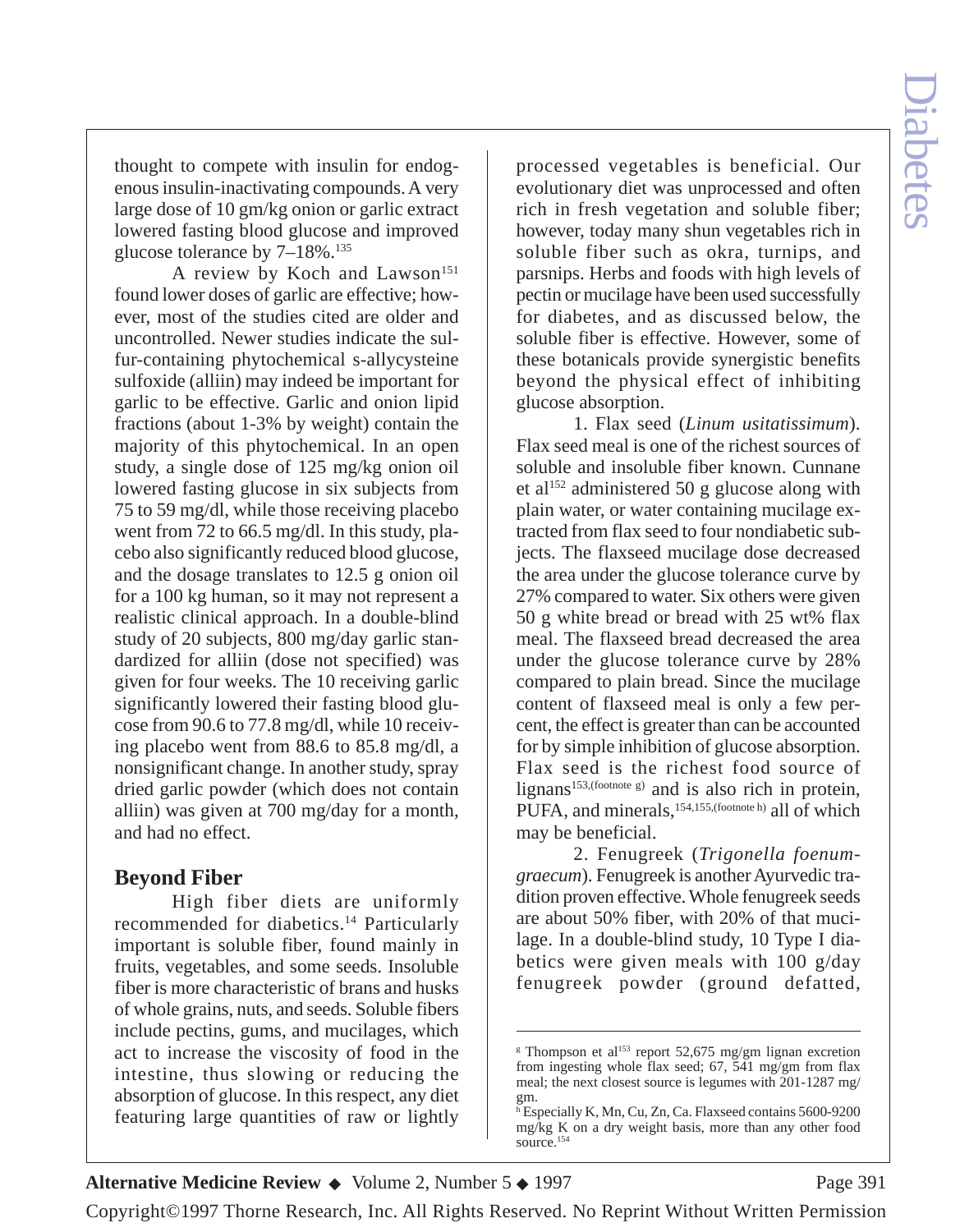debitterized seeds) or regular meals. After 10 days, fasting glucose decreased by 30%, and glucose tolerance improved in the fenugreek group. Sugar excretion dropped an astonishing 54%, yet there was no increase in insulin levels.156 Since fasting glucose was strongly affected, simple inhibition cannot be the only explanation. In addition to mucilage, fenugreek also contains protein, saponins, and the hypoglycemic phytochemicals coumarin, fenugreekine, nicotinic acid, phytic acid, scopoletin, and trigonelline.<sup>40,131</sup> In other double-blind studies, 15–25 g fenugreek powder were similarly effective for Type II diabetics.157 In all studies, fenugreek was very effective at lowering LDL cholesterol and triglycerides.

3. Nopal (*Opuntia spp.*). Widely used throughout Latin America, nopal (prickly pear cactus), is rich in pectin. Nopal is a traditional food of Native Southwestern hunter-gatherers.<sup>43</sup> Frati et al<sup>158</sup> gave eight fasting diabetics 500 g nopal. Five tests were performed on each subject, four with different cooked or raw cactus preparations and one with water. After 180 minutes, fasting glucose was lowered 22-25% by nopal preparations, as compared to 6% by water. In a rabbit study, nopal improved tolerance of injected glucose by 33% (180 minute value for comparison) as compared to water.<sup>136</sup> In both these cases there was no glucose in the intestines. A purified extract of *Opuntia fuliginosa* given at 1 mg/kg/day for eight weeks along with insulin normalized blood glucose in diabetic rats. For the following seven weeks the *O. fuliginosa* extract was given alone, and glycemic control was maintained. *O. fuliginosa*, but not insulin, also normalized glycosylated hemoglobin levels; clearly, these results preclude a predominant role for the "fiber effect" alone.<sup>159</sup> The nopal researchers concur that although the cooked and raw cactus were effective, preparations from commercially dehydrated nopal are not effective. In addition, not all species of Opuntia are similarly effective.

4. Ivy gourd *(Coccinia indica).* In a double-blind study of 32 diabetics, six tablets of ivy gourd leaves per day for six weeks decreased fasting glucose and improved glucose tolerance by 20%.160 Although ivy gourd in rich in pectin, it also helps inhibit gluconeogenesis and stimulate glucose oxidation.

Other plants which may have the antidiabetic "soluble fiber plus" synergy are aloe vera, Indian cluster bean, and carrots, and there are doubtless more to be discovered and clinically tested. In summary, every effort should be made to encourage diabetic individuals to increase produce consumption; however, if compliance is a problem, similar benefits can be obtained with quantitatively lesser amounts of particular botanicals. There is good evidence that many botanicals have benefits for controlling diabetes that act on the cellular metabolic level, going far beyond the simple inhibition of glucose absorption.

# **Summary And Recommendations**

Human nutritional needs are strongly dictated by Paleolithic hunter-gatherer needs and lifestyles. As far as *Homo sapiens* is concerned, agriculture is a new experience. "Genetic susceptibility" to NIDDM may be universal in *H. sapiens*, and the degree to which the disease progresses is potentially due to 1) the degree to which the diet strays from the evolutionary food types; 2) the degree to which the diet strays from the evolutionary micronutrient and triglyceride balance; 3) variable gene expression resulting from (1) and (2). Ethnic minority populations adopting Western dietary habits are particularly prone to NIDDM.

Nutritional intervention is required in order to prevent the initiation of insulin resistance and glucose intolerance which can progress to NIDDM. Maintaining a high lean/ fat body mass ratio and regular exercise are of critical importance. Consuming foods more closely aligned with a hunter-gatherer diet can

Copyright©1997 Thorne Research, Inc. All Rights Reserved. No Reprint Without Written Permission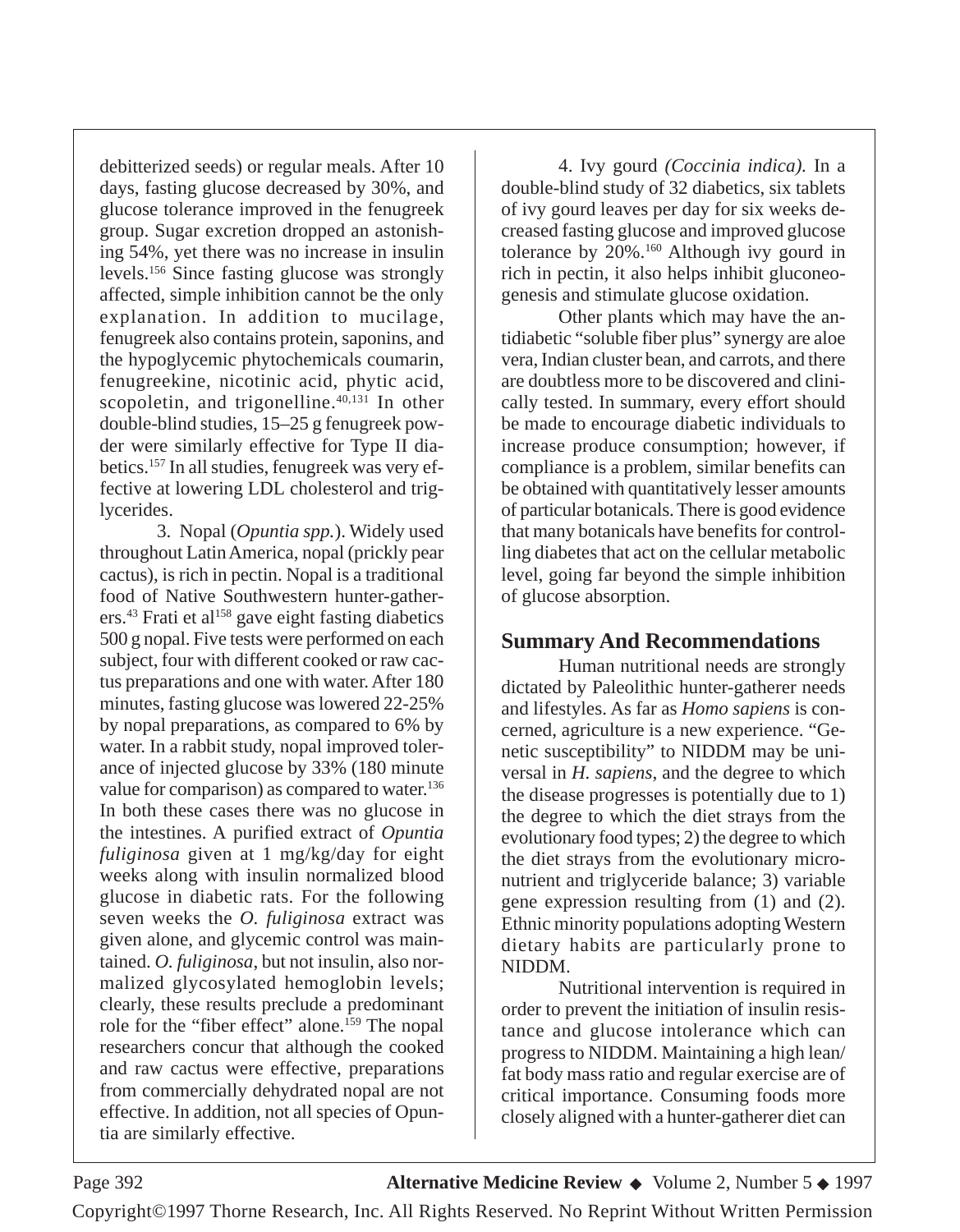reduce obesity and provide glycemic control in many individuals. Both individuals and ethnic groups vary in their ability to metabolize grains, dairy products, and alcohol. Consuming dietary carbohydrates from fresh vegetable and fruit sources, which was the only option normally available to our ancestors, is recommended due to the synergistic benefits of fiber, phytochemicals, and a low density of carbohydrate per unit food weight. Those who do not choose to eat adequate produce can benefit from a number of herbal dietary supplements, which provide not only soluble fiber, but also phytochemicals which directly influence glucose metabolism.

Both the quantity and type of fat ingested greatly influence insulin sensitivity. Reducing total fat, SFA, n-6 PUFA, and increasing n-3 PUFA is generally recommended; however, there is evidence for variation in PUFA intake and metabolism throughout the population. Some ethnic groups with high NIDDM incidence may not convert PUFA to LC-PUFA as efficiently as other groups. A good rule of thumb is to supplement PUFA in a 1:1 n-6 to n-3 ratio, since Western diets are typically "front-loaded" with n-6 PUFA. A combination of LA, LNA (18-carbon PUFA) and LC-PUFA maximizes benefits while minimizing risks.

Chromium supplementation at 200- 400 mcg/day might be preventive for NIDDM; however, dosages at or above 1000 mcg/day might be required to reverse or improve existing diabetic symptoms. Typical Western diets high in fat, grain products, and sugars not supplemented with Cr might not afford protection from NIDDM, regardless of the degree to which the foods are refined; however, development of glucose intolerance will be hastened when foods are highly refined.

#### **Acknowledgments**

The support of Drs. Richard A. Anderson (Human Nutrition Research Center) and Walter F. Schmidt (NMR Laboratory), and

associates, at the USDA Beltsville, MD ARS, and that of Dr. James A. Duke, USDA ret. and Herbal Vineyard Inc. is gratefully acknowledged.

### **References**

- 1. Feskens EJM. In: *Nutrition in the Control of Metabolic Diseases, World Rev Nutr Diet vol. 69*, Basel: Karger; 1992:1-39.
- 2. Pan DA, Lillioja S, Milner MR, et al. Skeletal muscle membrane lipid composition is related to adiposity and insulin action. *J Clin Invest* 1995;96:2802-2808.
- 3. Szathmary EJE. Non-insulin dependent diabetes mellitus among aboriginal North Americans. *Ann Rev Anth* 1994;23:457-482.
- 4. Elbein SC. The genetics of human noninsulin dependent (Type 2) diabetes mellitus. *J Nutr* 1997;127:1891S-1986S.
- 5. Carter JS, Pugh JA, Monterrosa A. Non-insulin dependent diabetes mellitus in minorities in the United States. *Ann Intern Med* 1996;125:221-232.
- 6. Burkitt DP. Fiber in the etiology of colorectal cancer In: Winawer SJ, Schottenfeld H, Sherlock P, eds. *Colorectal cancer: Prevention, Epidemiology, and Screening*. New York: Raven Press; 1980:13-18.
- 7. National Academy of Sciences National Research Council Committee on Diet, Nutrition, and Cancer 1982. *Diet Nutrition, and Cancer*. Washington DC: National Academy Press, 1982.
- 8. Goldberg AC, Schonfeld G. Effects of diet on lipoprotein metabolism. *Ann Rev Nutr* 1985;5:195-212.
- 9. Crawford MA, Marsh D. *Nutrition and Evolution*. New Caanan, CT: Keats Publishing; 1995.
- 10. Gilbert RL, Mielke JH, eds. *The Analysis of Prehistoric Diets*. Orlando FL: Academic Press; 1985.
- 11. Eaton SB, Eaton SB III, Konner MJ, Shostak M. An evolutionary perspective enhances understanding of human nutritional requirements. *J Nutr* 1996;126:1732-1740.
- 12. Eaton SB, Eaton SB III, Konner MJ. Paleolithic nutrition revisited: a twelve-year retrospective on its nature and implications. *Eur J Clin Nutr* 1997;51:207-216.

**Alternative Medicine Review ◆** Volume 2, Number 5 ◆ 1997 Page 393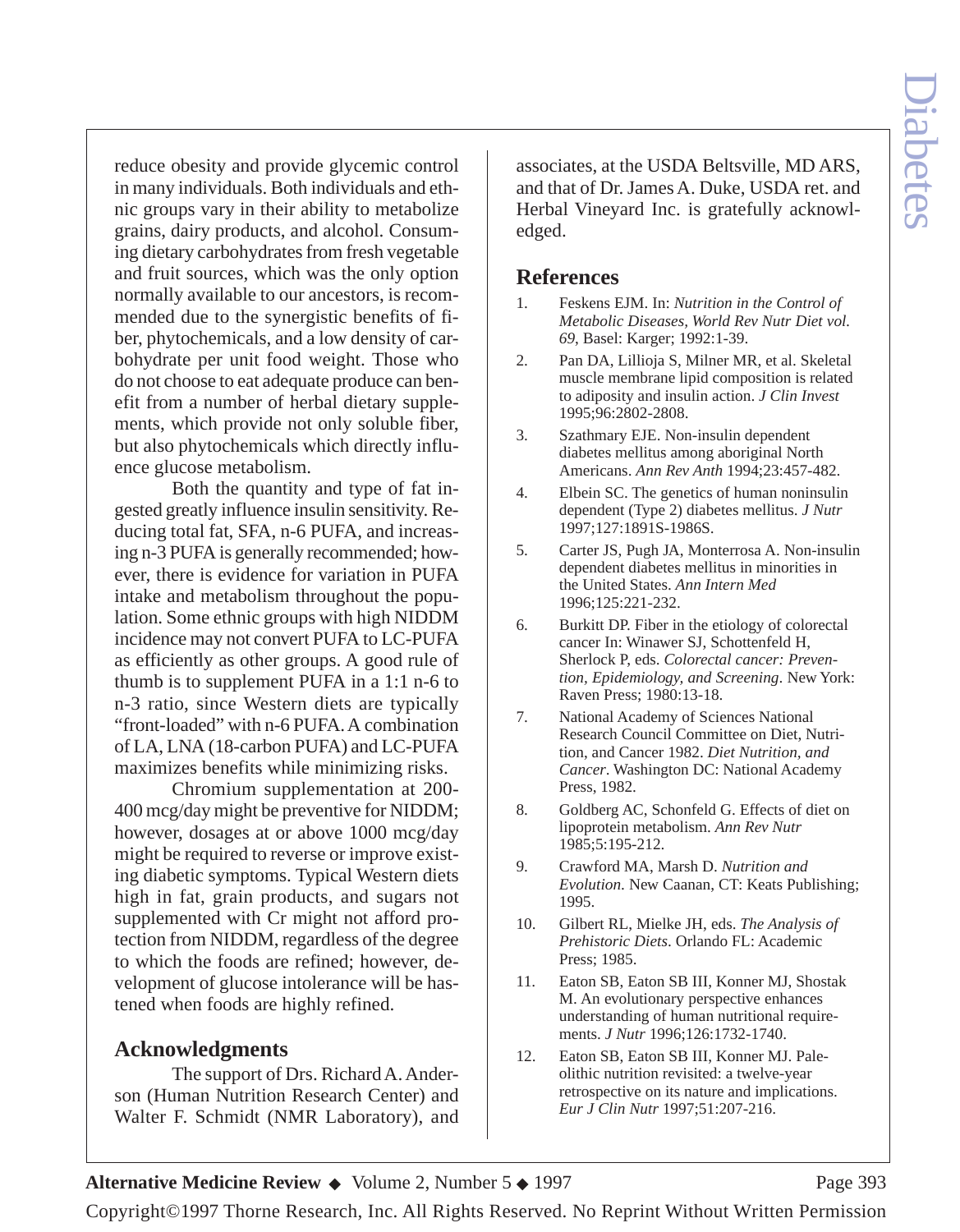- 13. Broadhurst CL. Balanced intakes of natural triglycerides for optimum nutrition: an evolutionary and phytochemical perspective. *Med Hypoth* 1997;49:247-261.
- 14. American Diabetes Association. Nutrition recommendations and principles for people with diabetes mellitus. *Diabetes Care* 1994;17:519-522.
- 15. Berdanier CD. *Advanced Nutrition: Macronutrients*. Boca Raton, FL: CRC Press; 1995.
- 16. Flatt J-P. Use and storage of carbohydrate and fat. *Am J Clin Nutr* 1995;61:952S-959S.
- 17. Shah M, Garg A. High-fat and high-carbohydrate diets and energy balance. *Diabetes Care* 1996;19:1142-1152.
- 18. Mondon CE, Dolkas CB, Raven GM. Site of enhanced insulin sensitivity in exercise trained rats at rest. *Am J Physiol* 1980;239:E169- E177.
- 19. Grimditch GK, Barnard RJ, Kaplan SA, Sternlicht E. Effect of training on insulin binding to rat skeletal muscle sarcolemmal vesicles. *Am J Physiol* 1986;50:E570-E575.
- 20. Crapo PA. Simple versus complex carbohydrates in the diabetic diet. *Ann Rev Nutr* 1985;5:95-114.
- 21. Gustafsson K, Asp N-G, Hagander B, Nyman M. Dose-response effects of boiled carrots and effects of carrots in lactic acid in mixed meals on glycaemic response and satiety. *Eur J Clin Nutr* 1994;48:386-396.
- 22. Conroy GC. *Primate Evolution*. New York: W. W. Norton; 1990.
- 23. Wood B. Early Homo species and speciation. *J Hum Evol* 1992;22:351-365.
- 24. Foley RA. Speciation, extinction, and climatic change in hominid evolution. *J Hum Evol* 1994;26:275-289.
- 25. Johansen DC, Edgar B. *From Lucy to Language*. New York: Simon and Schuster; 1996.
- 26. Stringer CB. Reconstructing recent human evolution. *Phil Trans Royal Soc London B* 1992;337:217-241.
- 27. Harrison T. Cladistic concepts and the species problem in hominoid evolution. In: Kimbel WH, Martin LB, eds. *Species, SpecÈes Concepts, and Primate Evolution*. New York: Plenum Press, 1993:345-371.
- 28. Tattersall I. Out of Africa again . . . and again. *Sci Am* 1997;276:60-67.
- 29. Foley RA, Lee PC. Ecology and energetics of encephalization in hominid evolution. *Phil Trans Royal Soc London B* 1991:334:223-232.
- 30. Cunnane SC, Harbige LS, Crawford MA. The importance of energy and nutrient supply in human brain evolution. *Nutr Health* 1993;9:219-235.
- 31. Broadhurst CL, Cunnane SC, Crawford MC. Rift Valley lake fish and shellfish provided brain-specific nutrition for early homo. *Br J Nutr*, in press Jan 1998.
- 32. Clark JD. African and Asian perspectives on the origins of modern humans. *Phil Trans Royal Soc London B* 1992;337:201-215.
- 33. Schwarcz HP, Grun R. Electron spin resonance (ESR) dating of the origin of modern man. In: Aitken MJ, Stringer CB, Mellars PA, eds. *The Origin of Modern Humans and the Impact of Chronometric Dating*. Princeton, NJ: Princeton University Press; 1992:40-48.
- 34. Lee RB. What hunters do for a living, or how to make out on scarce resources. In: Lee RB, DeVore I, eds. *Man the Hunter*. Chicago, IL: Aldine Publishing; 1968:30-48.
- 35. Keene AS. Nutrition and economy: models for the study of prehistoric diet. In: Gilbert RL, Mielke JH, eds. *The Analysis of Prehistoric Diets*. Orlando, FL: Academic Press; 1985:155-190.
- 36. Powell ML. The analysis of dental wear and caries for dietary reconstruction. In: Gilbert RL, Mielke JH, eds. *The Analysis of Prehistoric Diets*. Orlando, FL: Academic Press; 1985:307-338.
- 37. Larsen CS. Biological changes in populations with agriculture. *Ann Rev Anth* 1995;4:185- 213.
- 38. Suttles W. Coping wth abundance: subsistence on the Northwest coast. In: Lee RB, DeVore I, eds. *Man the Hunter*. Chicago, IL: Aldine Publishing; 1968:56-68.
- 39. Harris DR. Aboriginal subsistence in a tropical rainforest environment: food procurement, cannabalism, and population regulation in Northeastern Australia. In: Harris M, Ross EB, eds. *Food and Human Evolution*. Philadelphia, PA: Temple University Press; 1987:357-385.
- 40. Duke JA, Beckstrom-Sternberg S, Broadhurst CL. US Dept. of Agriculture Phytochemical and Ethnobotanical Data Base 1997; http:// www.ars-grin.gov/~ngrlsb/.

Page 394 **Alternative Medicine Review** ◆ Volume 2, Number 5 ◆ 1997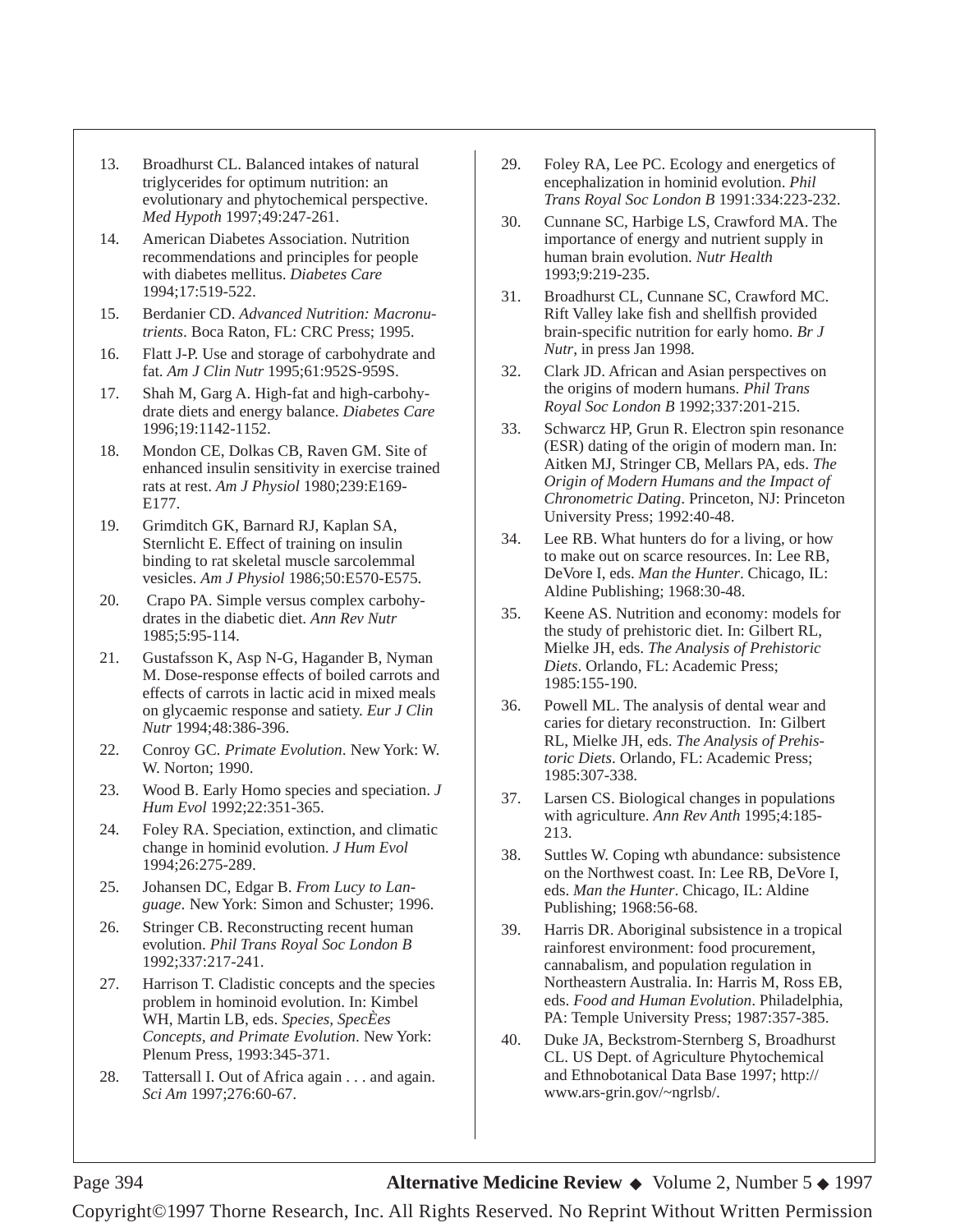- 41. James Duke, Herbal Vineyard, Inc. personal communication
- 42. Abrams HL. The preference for animal protein and fat: a cross-cultural survey. In: Harris M, Ross EB, eds. *Food and Human Evolution*. Philadelphia, PA: Temple University Press; 1987:207-223.
- 43. Teufel NI. Nutrient characteristics of southwest Native American pre-contact diets. *J Nutr Environ Med* 1996;6:273-284.
- 44. Crawford MA, Gale MM, Woodford MH, Casperd NM. Comparative studies on fatty acid composition of wild and domestic meats. *Int J Biochem* 1970;1:295-305.
- 45. O'Dea K. Traditional diet and food preferences of Australian Aboriginal hunter-gatherers. *Phil Trans Royal Soc London B* 1991;334:233-241.
- 46. Crawford MA, Casperd NM, Sinclair AJ. The long chain metabolites of linoleic and linolenic acids in liver and brains of herbivores and carnivores. *Comp Biochem Physiol* 1976;54B:395-401.
- 47. Sinclair A. Was the hunter gather diet prothrombotic? In: Sinclair A, Gibson R, eds. *Essential Fatty Acids and Eicosanoids: Invited Papers from the Third International Conference*Champaign, IL: AOCS Press; 1993:318-324.
- 48. Keen H, Mattock MD. Complications of diabetes mellitus: role of essential fatty acids. In: Horrobin DF, ed. *Omega-6 Essential Fatty Acids. Pathophysiology and Roles in Clinical Medicine.* New York: Wiley-Liss; 1990:447- 455.
- 49. Storlien LH, Jenkins AB, Chisolm DJ, et al. Influence of dietary fat composition on development of insulin resistance in rats. *Diabetes* 1991;40:280-289.
- 50. Dutta-Roy AK. Insulin mediated processes in platelets, erythrocytes, and monocytes/ macrophages: effects of essential fatty acid metabolism. *Prostaglandins Leukot Essent Fatty Acids* 1994;51:385-399.
- 51. Hagve T-A. Effects of unsaturated fatty acids on on cell membrane functions. *Scand J Clin Lab Invest* 1988;48:381-388.
- 52. Anderson RA. Chromium, glucose tolerance, diabetes and lipid metabolism. *J Advan Med* 1995;8:37-50.
- 53. Horrobin DF. Essential fatty acid (EFA) metabolism in patients with diabetic neuropathy. *Prostaglandins Leukot Essent Fatty Acids* 1997;57:256 (abstr.)
- 54. Holman RT, Johnson SB, Ogburn PL. Deficiency of essential fatty acids and membrane fluidity during pregnancy and lactation. *Proc Natl Acad Sci USA* 1991;88:4835-4839.
- 55. James P, Norum K, Rosenberg I. The nutritional role of fat. Meeting summary. *Nut Rev* 1992;50:68-70.
- 56. Mann NJ, Johnson LG, Warrick GE, Sinclair AJ. The arachidonic acid content of the Australian diet is lower than previously estimated. *J Nutr* 1995;125:2528-2535.
- 57. Enig MG, Atal S, Keeney M, Sampunga J. Isomeric *trans* fatty acids in the U.S. diet. *J Am Coll Nutr* 1990;5:471-486.
- 58. Ali LA, Angyal G, Weaver CM, et al. Determination of total *trans* fatty acids in foods: comparison of capillary-column gas chromatography and single-bounce horizontal attenuated total reflection infrared spectroscopy. *JAOCS* 1996;73:1699-1705.
- 59. Huang Y-S, Nassar BA. Modulation of tissue fatty acid composition, prostaglandin production, and cholesterol levels by dietary manipulation of n-3 and n-6 essential fatty acid metabolites. In: Horrobin DF, ed. *Omega-6 Essential Fatty Acids. Pathophysiology and Roles in Clinical Medicine.* New York: Wiley-Liss; 1990:127-144.
- 60. Lands WEM, Morris A, Libelt B. The function of essential fatty acids. In: Nelson GJ, ed. *Health Effects of Dietary Fatty Acids*. Champaign, IL: AOCS Press; 1991:21-41.
- 61. Clandinin MT, Cheema S, Field CJ, Baracos VE. Impact of dietary fatty acids on insulin responsiveness in adipose tissue, muscle, and liver. In: Sinclair A, Gibson R, eds. *Essential Fatty Acids and Eicosanoids: Invited Papers from the Third International Conference*. Champaign, IL: AOCS Press; 1993:416-420.
- 62. Poisson J-P, Mimoun V, Narce M, et al. Longchain fatty acid metabolism in genetic diabetes. In: Sinclair A, Gibson R, eds. *Essential Fatty Acids and Eicosanoids: Invited Papers from the Third International Conference*. Champaign IL: AOCS Press; 1993:21-423.
- 63. 31st Series Reports of the Scientific Comittee for Food. *Nutrient and Energy Intakes for the European Community*. Directorate-General Internal Market and Industrial Affairs 1992: 52-59.

#### Alternative Medicine Review ◆ Volume 2, Number 5 ◆ 1997 Page 395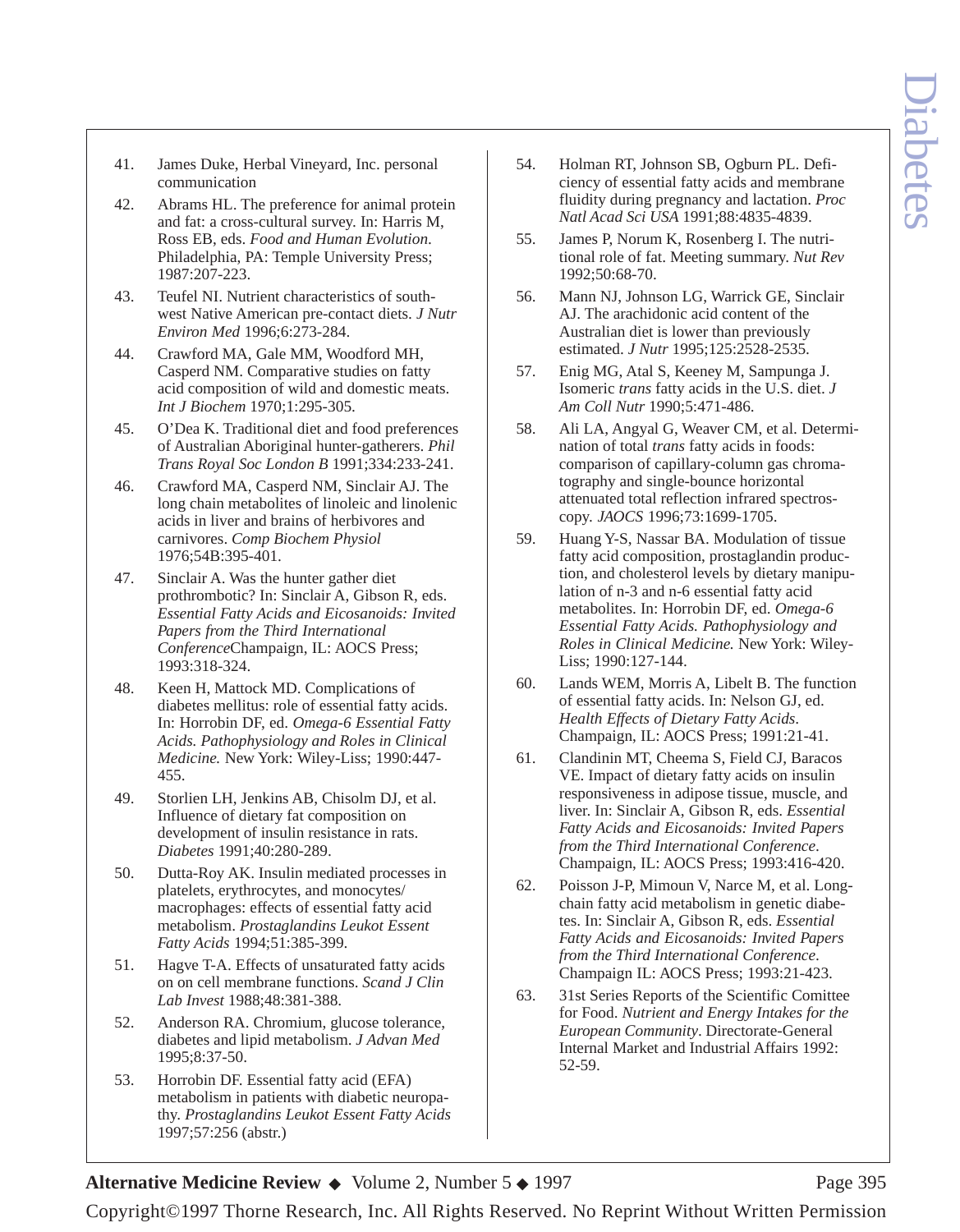- 64. Food and Agriculture Organization paper 57— WHO and FAO Joint Consultation: Fats and Oils in Human Nutrition. *Nutr Sci Policy* July 1995:202-205.
- 65. Crawford MA. The role of dietary fatty acids in biology: their place in the evolution of the human brain. *Nutr Rev* 1992;50:3-11.
- 66. Sinclair A, Gibson R, eds. *Essential Fatty Acids and Eicosanoids: Invited Papers from the Third International Conference.* Champaign IL: AOCS Press; 1993.
- 67. Horrobin DF. Abnormal membrane concentrations of 20 and 22-carbon essential fatty acids: a common link between risk factors and coronary and peripheral vascular disease? *Prostaglandins Leukot Essent Fatty Acids* 1995;53:85-396.
- 68. Storlien LH, Pan DA, Kriketos AD, et al. Skeletal muscle membrane lipids and insulin resistance. *Lipids* 1996;31:S262-S265.
- 69. Eritsland J, Deljeflot I, Abdelnoor M, et al. Long-term effects of n-3 fatty acids on serum lipids and glycaemic control. *Scand J Clin Lab Invest* 1994;54:73-80.
- 70. Borkman M, Storlien LH, Pan DA, et al. The relation between insulin sensitivity and the fatty acid composition of phospholipids in skeletal muscle. *N Engl J Med* 1993;328:238- 244.
- 71. Collier GR, Colier FMcL, Sanigorski A, et al. Non-insulin dependent diabetes mellitus in *Psammomys obesus* is independent of changes in tissue fatty acid compositions. *Lipids* 1997;32:317-322.
- 72. Pan DA, Storlien LH. Effect of dietary lipid profile on the metabolism of w3 fatty acids: implications for obesity prevention. In: Drevon CA, Baksaas I, Krokan HE, eds. *Omega 3 Fatty Acids: Metabolism and Biological Effects*. Basel: Birkhauser Verlag; 1993:97- 106.
- 73. Lillioja S, Young AA, Culter CL, et al. Skeletal muscle capillary density and fiber type are possible determinants of in vivo insulin resistance in men. *J Clin Invest* 1987;80:415- 424.
- 74. Blackard WG, Li J, Clore JN, Rizzo WB. Phospholipid fatty acid composition in type I and type II rat muscle. *Lipids* 1997;3:193-198.
- 75. Sirtori C, Paoletti R, Mancini M, et al. n-3 faty acids do not lead to an increased diabetic risk in patients with hyperlipidemia and abnormal glucose tolerance. *Am J Clin Nutr* 1997;65:1874-1881.
- 76. Campbell LV, Marmot PE, Dyer JA, et al. The high-monounsaturated fat diet as a practical alternative for NIDDM. *Diabetes Care* 1994;17:177-182.
- 77. Sarkkinen E, Schwab U, Niskanen L, et al. The effects of monounsaturated-fat enriched diet and polyunsaturated-fat enriched diet on lipid and glucose metabolism in subjects with impaired glucose tolerance. *Eur J Clin Nutr* 1996;60:592-598.
- 78. Christiansen MD, Schnider S, Palmvig B, et al. Intake of a diet high in *trans* monounsaturated fatty acids or saturated fatty acids. *Diabetes Care* 1997;20:881-887.
- 79. Kissebah AH, Hennes MMI. Central obesity and free fatty acid metabolism. *Prostaglandins Leukot Essent Fatty Acids* 1995;52:209-211.
- 80. Lillioja S, Mott D, Spraul M, et al. Insulin resistance as precursor of non-insulin dependent diabetes mellitus. Prospective studies of Pima Indians. *N Engl J Med* 1993;29:1988- 1992.
- 81. Tataranni PA, Baier LJ, Paolisso G, et al. Role of lipids in development of noninsulindependent diabetes mellitus: lessons learned from Pima Indians. *Lipids* 1996;31:S267- S270.
- 82. McKeigue PM, Shah B, Marmot MG. Relation of central obesity and insulin resistance with high diabetes prevalence and cardiovascular risk in South Asians. *Lancet* 1991;337:382- 386.
- 83. Horrobin DF, Manku MS. Clinical biochemistry of essential fatty acids. In: Horrobin DF, ed. *Omega-6 Essential Fatty Acids. Pathophysiology and Roles in Clinical Medicine*. New York: Wiley-Liss; 1990:21-53.
- 84. Prochazka M, Lillioja S, Tait JF, et al. Linkage of chromosomal markers on 4q with a putative gene determining maximal insulin action in Pima Indians. *Diabetes* 1993;42:514-519.
- 85. Das UN. Essential fatty acid metabolism in patients with essential hypertension, diabetes mellitus and coronary heart disease. *Prostaglandins Leukot Essent Fatty Acids* 1995;52:387-391.
- 86. Neel JV. Diabetes mellitus: a "thrifty'" genotype rendered detrimental by "progress". *Am J Hum Genetics* 1962;14:353-362.
- 87. Ravussin E, Bogardus C. Energy expenditure in the obese: is there a thrifty gene? *Infusiostherapie* 1990;76:108-112.

#### Page 396 **Alternative Medicine Review** ◆ Volume 2, Number 5 ◆ 1997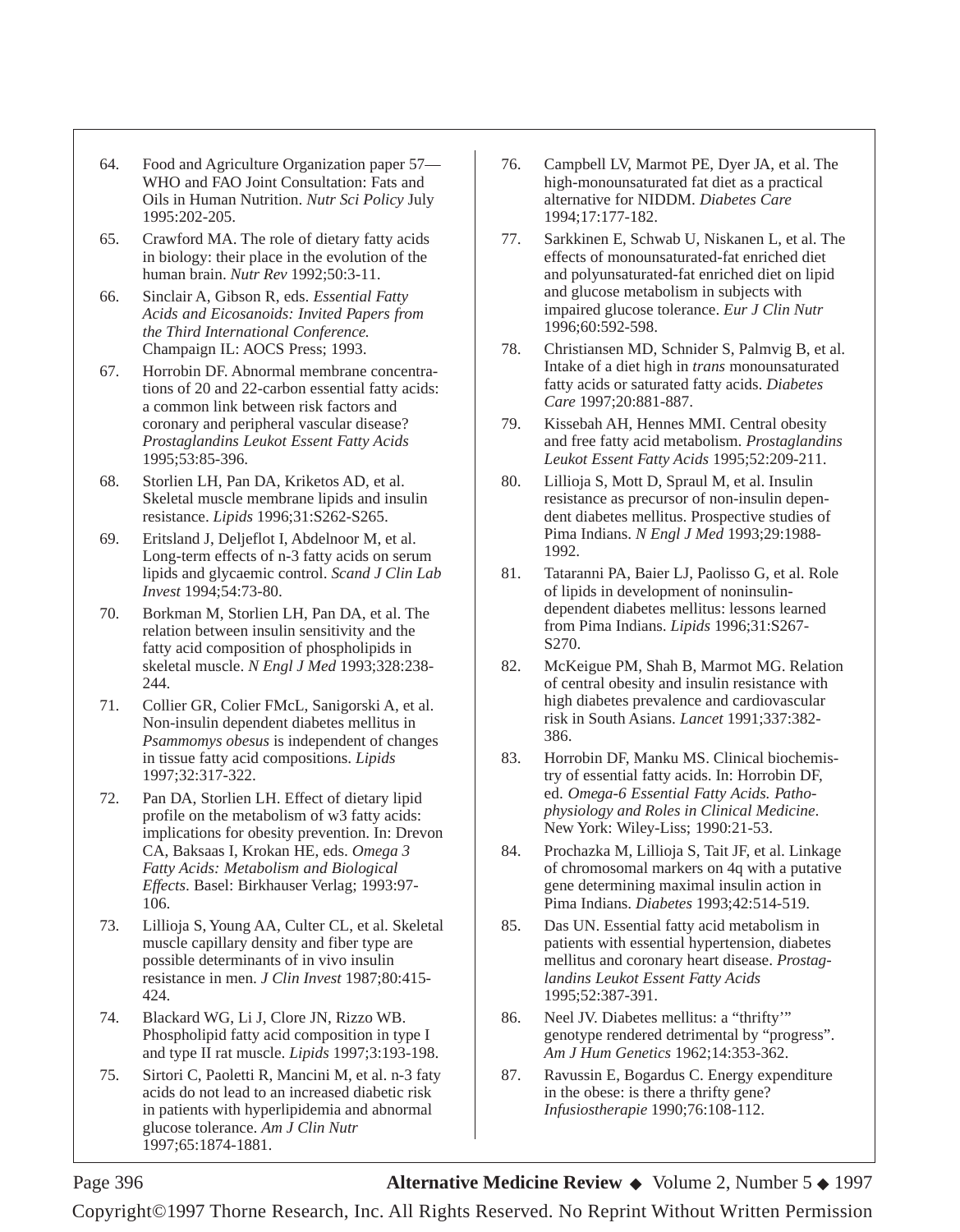- 88. Schusky EL. *Culture and Agriculture*. New York: Bergin and Garvey Publishers; 1989.
- 89. Saavedra M, Perman JA. Current concepts in lactose malabsorption and intolerance. *Ann Rev Nutr* 1989;9:475-502.
- 90. Cohen MN, Armelagos G, eds. *Paleopathology at the Origins of Agriculture*. New York: Academic Press; 1984.
- 91. Cole SG, Kagnoff MF. Celiac disease. *Ann Rev Nutr* 1985;5:241-266.
- 92. Taylor RE, Long A, Kra RS, eds. *14C Dating and the Peopling of the New World*. New York: Springer-Verlag; 1992.
- 93. Grayson DK. *The Desert's Past: A Natural History of the Great Basin*. Washington, DC: Smithsonian Inst. Press; 1993.
- 94. Meltzer DJ. Clocking the first Americans. *Ann Rev Anth* 1995;24:21-45.
- 95. Anderson RA. Recent advances in the clinical and biochemical effects of chromiun deficiency. In: Prasad AS, ed*. Essential and Toxic Trace Elements in Human Health and Disease: An Update.* New York: Wiley-Liss; 1993:221- 234.
- 96. Kozlovsky AS, Moser PB, Reiser S, Anderson RA. Effects of diets high in simple sugars on chromium urinary losses. *Metabolism* 1986;35:515-518.
- 97. Anderson RA, Bryden NA, Polansky MM, Reiser S. Urinary chromium excretion and insulinogenic properties of carbohydrates. *Am J Clin Nutr* 1990;1:864-868.
- 98. Horrobin DF, ed. *Omega-6 Essential Fatty Acids. Pathophysiology and Roles in Clinical Medicine.* New York: Wiley-Liss; 1990.
- 99. Nelson GJ, ed. *Health Effects of Dietary Fatty Acids*. Champaign, IL: AOCS Press; 1991.
- 100. Drevon CA, Baksaas I, Krokan HE, eds. *Omega 3 Fatty Acids: Metabolism and Biological Effects*. Basel: Birkhauser Verlag; 1993.
- 101. Roosevelt AC, Lima de Costa M, Lopes Machado C, et al. Paleoindian cave dwellers in the Amazon: the peopling of the Americas. *Science* 1996;272:373-384.
- 102. Anderson RA, Bryden NA, Polansky MM. Dietary chromium intake—freely chosen diets, institutional diets, and individual foods. *Biol Trace Elem Res* 1992;32:117-121.
- 103. Anderson RA. Nutritional factors influencing the glucose/insulin system: chromium. *J Am Coll Nutr* 1997;16:404-410.
- 104. Anderson RA, Bryden NA, Polansky MM, Gautschi K. Dietary chromium effects on tissue chromium concentrations and absorption in rats. *J Trace Elem Exp Med* 1996a;9:11-25.
- 105. Anderson RA, Bryden NA, Polansky MM. Strenuous running: Acute effects on chromium, copper, zinc, and selected clinical variables in urine and serum of male runners. *Biol Trace Elem Res* 1984;6:327-336.
- 106. Baker AJM, Brooks RR. Terrestrial higher plants which hyperaccumulate metallic elements—a review of their distribution, ecology, and phytochemistry. *Biorecovery* 1989;1:81-126.
- 107. Salt DE, Blaylock M, Kumar NPBA, et al. Phytoremediation: a novel strategy for the removal of toxic metals from the environment using plants. *Biotechnology* 1995;13:468-474.
- 108. Taylor SR, McLennan SM. *The Continental Crust: Its Composition and Evolution*. Oxford UK: Blackwell; 1985.
- 109. Hoffman AW. Chemical differentiation of the earth: the relationship between mantle, continental crust and oceanic crust. *Earth Planet Sci Lett* 1988;990:97-314.
- 110. Wedepohl KH. The composition of the continental crust. *Geochim Cosmochim Acta* 1995;59:1217-1232.
- 111. Windley BF. *The Evolving Continents*. New York: John Wiley & Sons; 1984.
- 112. Shacklette HT, Boerngen JG. *Element Concentrations in Soils and Other Surficial Materials of the Conterminous United States*. US Geological Survey Professional Paper 1270. Washington DC: US Government Printing Office; 1984:34-35.
- 113. Stowe CW. *Evolution of Chromite Ore Fields*. New York: Van Nostrand Reinhold; 1987.
- 114. Urberg M, Zemmel MB. Evidence for synergism between chromium and nicotinic acid in the control of glucose tolerance in elderly humans. *Metabolism* 1987;36:896-899.
- 115. Broadhurst CL, Schmidt WS, Reeves JB III, et al. Characterization by NMR and FTIR spectroscopy, and molecular modeling of chromium(III) picolinate and nicotinate complexes used for nutritional supplementation. *Inorg Biochem* 1997;66:119-130.
- 116. Anderson RA, Cheng N, Bryden NA, et al. Beneficial effects of chromium for people with Type II diabetes (abstr). 56th Ann. Mtg. Am. Diabetes Assoc. June 1996; also *Diabetes* 1997, in press.

Alternative Medicine Review ◆ Volume 2, Number 5 ◆ 1997 Page 397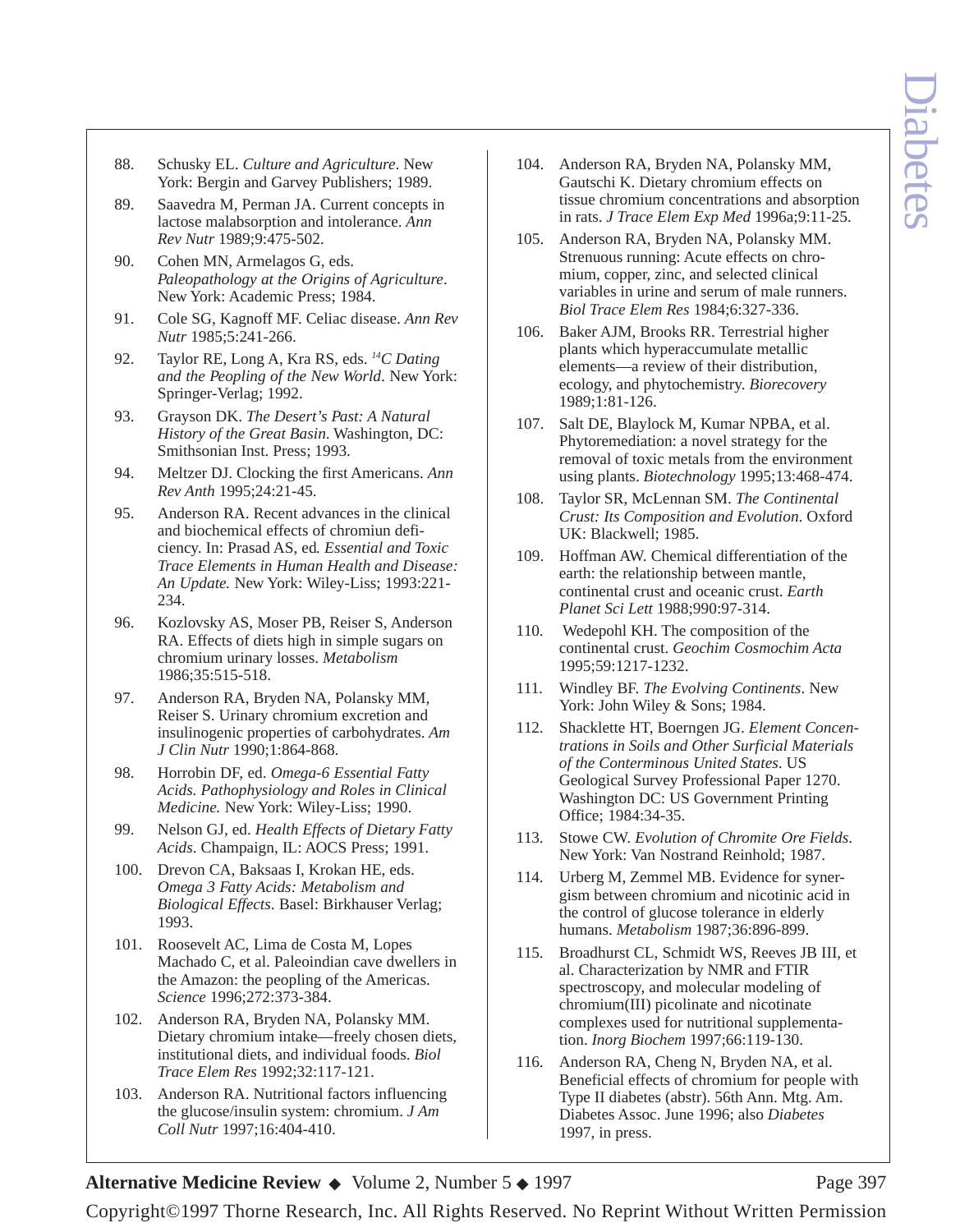- 117. Bunn HT, Ezzo J. Hunting and scavenging by Plio-Pleistocene hominids: nutritional constraints, archeological patterns, and behavioral implications. *J Archeol Sci* 1993;20:365-398.
- 118. Stewart KM. Early hominid utilisation of fish resources and implications for seasonality and behavior. *J Hum Evol* 1994;27:229-245.
- 119. Clark JD. Leaving no stone unturned: archaeological advances and behavioral adaptation. In: Tobias P, ed. *Hominid Evolution: Past, Present, and Future*. New York: Alan Liss; 1985:65-88.
- 120. Selvaggio MM. Carnivore tooth marks and stone tool butchering marks on scavenged bones: archaeological implications. *J Hum Evol* 1994;27:215-228.
- 121. Bailey DK, Macdonald R. Dry peralkaline felsic liquids and carbon dioxide flux through the Kenya rift zone. In: Mysen BO, ed. *Magmatic Processes: Physicochemical Principles*. University Park, PA: The Geochemical Society; 1987:91-119.
- 122. Bohannon RG, Naeser CW, Schmidt DL, Zimmerman RA. The timing of uplift, volcanism, and rifting peripheral to the Red Sea: A case for passive rifting? *J Geophys Res B* 1989;94:1683-1701.
- 123. Dawson JB, Pyle DM, Pinkerton H. Evolution of a natrocarbonatite from a wollastonite nephelinite parent: Evidence from the June 1993 eruption of Oldoinyo Lengai, Tanzania. *J Geol* 1996;104:41-54.
- 124. Lahr MM. The multiregional model of modern human origins: a reassessment of its morphological basis. *J Hum Evol* 1994;26:23-56.
- 125. Tishkoff SA, Dietzsch E, Speed E, et al. Global patterns of linkage disequilibrium at the CD4 locus and modern human origins. *Science* 1996;271:1380-1387.
- 126. Striffler JS, Polansky MM, Anderson RA. Dietary chromium decreases insulin resistance in rats fed a high fat mineral imbalanced diet, *Metabolism* 1997, in press.
- 127. Cook NC, Samman S. Flavonoids—chemistry, metabolism, cardioprotective effects, and dietary sources. *Nutr Biochem* 1996;7:66-76.
- 128. Broadhurst CL, Schmidt WS, Anderson RA, et al. Lipids, chromium, and phytochemicals: a synergistic approach to non insulin dependent diabetes mellitus. Essential Fatty Acids and Eicosanoids: Invited Papers from the Fourth International Conference July 1997. *Prostaglandins Leukot Essent Fatty Acids* 1997;57:202 (abstr.) also Champaign, IL: AOCS Press, proceedings in press.
- 129. Swisher CC III, Rink WJ, Anton SC, et al. Latest *Homo erectus* of Java: potential contemporaneity with *Homo sapiens* in Southeast Asia. *Scienc*e 1996;274:1870-1874.
- 130. Cao G, Sofic E, Prior RL. Antioxidant capacity of tea and common vegetables. *J Agric Food Chem* 1996;44:3426-3431.
- 131. Marles RJ, Farnsworth NR. Plants as sources of antidiabetic agents. *Econ Med Plant Res* 1994;6:149-187.
- 132. Khan A, Bryden NA, Polansky MM, Anderson RA. Insulin potentiating factor and chromium content of selected spices. *Biol Trace Elem Res* 1990;24:183-188.
- 133. Sanchez de Medina F, Gamez MJ, Jimenez I, et al. Hypoglycemic activity of juniper "berries". *Planta Med* 1994;60:197-200.
- 134. Kato A, Miura T. Hypoglycemic action of the rhizomes of *Polygonatum officinale* in normal and diabetic mice. *Planta Med* 1994;60:201- 203.
- 135. Bailey CJ, Day C. Traditional plant medicines as treatments for diabetes. *Diabetes Care* 1989;12:553-564.
- 136. Roman-Ramos R, Flores-Saenz JL, Alarcon-Aguilar FJ. Anti-hyperglycemic effect of some edible plants. *J Ethnopharm* 1995;48:25-32.
- 137. Mazza G, Minati E. *Anthocyanins in Fruits, Vegetables, and Grains*. Boca Raton, FL: CRC Press; 1993.
- 138. Morazzoni P, Bombardelli E. Vaccinium myrtillus *L*. *Fitoterapia* 1996;1:3-29.
- 139. Bombardelli E, Morazzoni P, Griffini A. Aesculus hippocastanum *L*. *Fitoterapia* 1996;6:483-511.
- 140. Boniface R, Miskulin M, Robert L, Robert AM. Pharmacological properties of *Myrtillus* anthocyanosides: correlation with results of treatment of diabetic microangiopathy. In: Farkas L, Gabor M, Kallay F, eds. *Flavonoids and Bioflavonoids 1985*. Amsterdam: Elsevier; 1986:193.

Page 398 **Alternative Medicine Review** ◆ Volume 2, Number 5 ◆ 1997